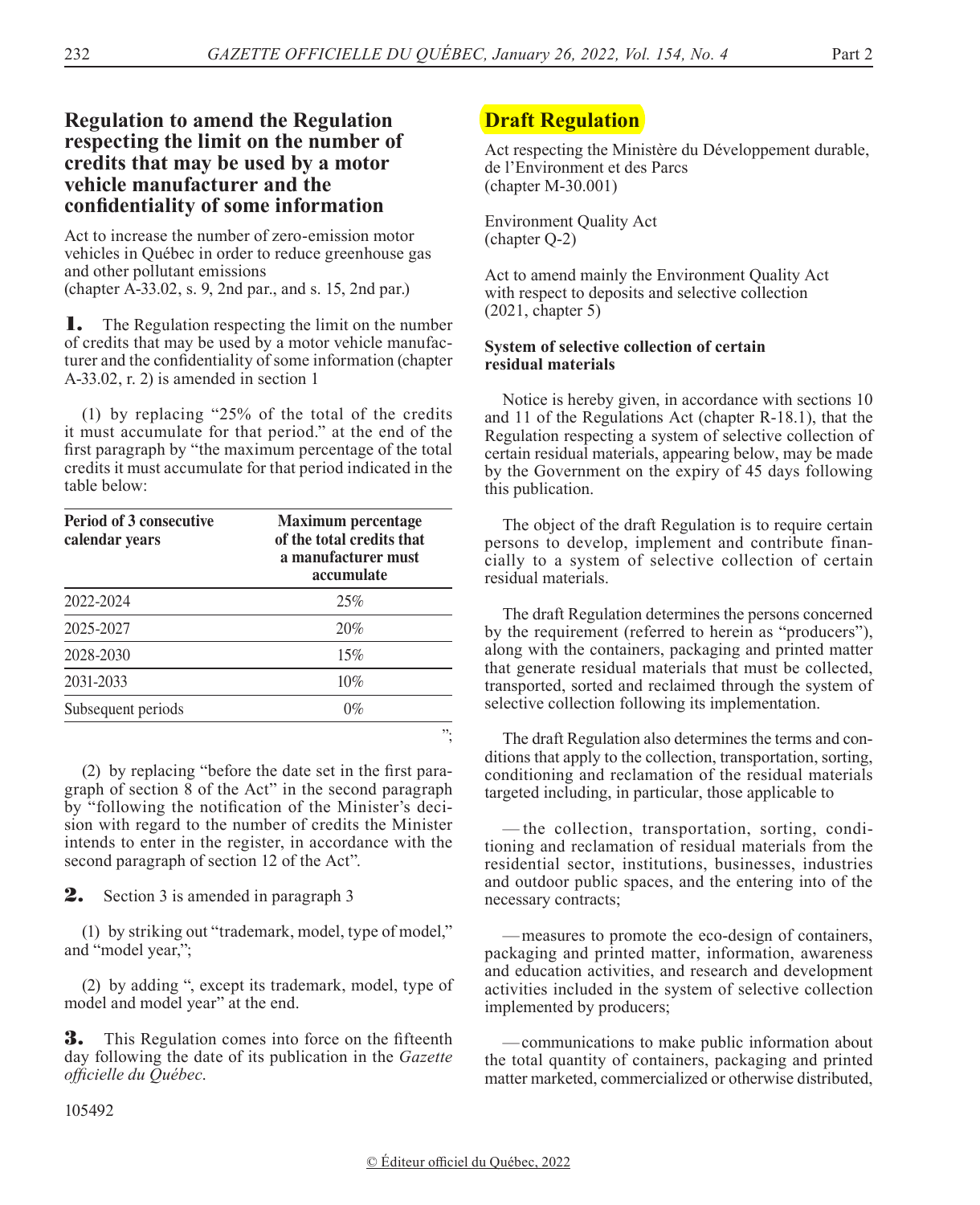the quantity of residual materials generated by such containers, packaging and printed matter and recovered, and the quantity of residual materials reclaimed;

—the determination of the costs of recovering and reclaiming the residual materials targeted and the characteristics of containers, packaging and printed matter that must be taken into account to modulate those costs;

—the resolution of disputes that occur in connection with the entering into of the contracts needed to implement the system of selective collection.

The draft Regulation specifies that the Société québécoise de récupération et de recyclage (referred to herein as the "Société") designates a body to assume the obligations of producers under the Regulation, within the time provided for in the draft Regulation. It also sets out the rules for designation, including the contents of an application for designation, the duration of designation, and the circumstance in which it can be terminated.

In addition to the obligations assumed in place of producers by the designated body, the draft Regulation sets out the body's obligations, rights and responsibilities, including in particular

—an obligation to ensure that the composition of its board of directors and its general by-laws meet the conditions set out in this Regulation;

— an obligation to establish various committees, including a committee to monitor the implementation of local services and a committee to monitor the collection of materials, whose members must be in both cases independent from the board of directors;

— an obligation to submit an annual report with the Minister, not later than 30 April each year, detailing all the measures implemented for the system of selective collection and the indicators needed to assess system performance;

—an obligation to achieve minimum recovery and reclamation rates, including a local reclamation rate and, if the body is unable to achieve those rates, an obligation to submit a remedial plan to the Minister setting out the measures, including financial measures, that will allow the rates to be achieved;

—an obligation to enter into contracts with a body given responsibility, if such is the case, by a regulation made under section 53.30.3 of the Environment Quality Act (chapter Q-2), for developing, implementing and contributing financially to a deposit system in order to harmonize the system of selective collection with the deposit system;

— an obligation to pay an amount to the Société annually for the costs borne by the Société with respect to the system of selective collection, on the conditions determined by the draft Regulation;

—a right to require producers to provide all the documents and information it requests to allow the body to perform its responsibilities and obligations pursuant to the draft Regulation.

The draft Regulation includes an obligation for every institution, business and industry to participate in the system of selective collection by ensuring, in particular, that the residual materials generated by containers, packaging and printed matter, if used for their activities or by persons who attend it, can be dealt with by the system.

The draft Regulation also requires the owners or managers of multiple-unit residential complexes and syndicates of immovables under divided co-ownership to make recovery bins available to occupants and co-owners in the common areas, on the conditions set out in the draft Regulation.

Lastly, the draft Regulation includes monetary administrative penalties for failures to comply with the provisions of the Regulation and penal sanctions for offences, along with miscellaneous provisions.

The draft Regulation will have an impact on persons that commercialize, market or otherwise distribute products in containers or packaging or that commercialize, market or otherwise distribute containers, packaging and printed matter, due in particular to the new responsibilities entrusted to them. The new responsibilities, including the achievement of the minimum recovery and reclamation rates for the residual materials covered by the draft Regulation, mean that the persons develop, implement and contribute financially to a system of selective collection more efficient than those currently implemented.

Further information on the draft Regulation may be obtained by contacting Valérie Lephat, Direction adjointe du 3RV-E, Direction des matières résiduelles, Ministère de l'Environnement et de la Lutte contre les changements climatiques, édifice Marie Guyart, 9e étage, boîte 71, 675, boulevard René-Lévesque Est, Québec (Québec) G1R 5V7; email: valerie.lephat@ environnement.gouv.qc.ca.

Any person wishing to comment on the draft Regulation is requested to submit written comments within the 45-day period to Geneviève Rodrigue, Associate Director, 3RV-E, Direction des matières résiduelles, Ministère de l'Environnement et de la Lutte contre les changements climatiques, édifice Marie Guyart, 9e étage, boîte 71,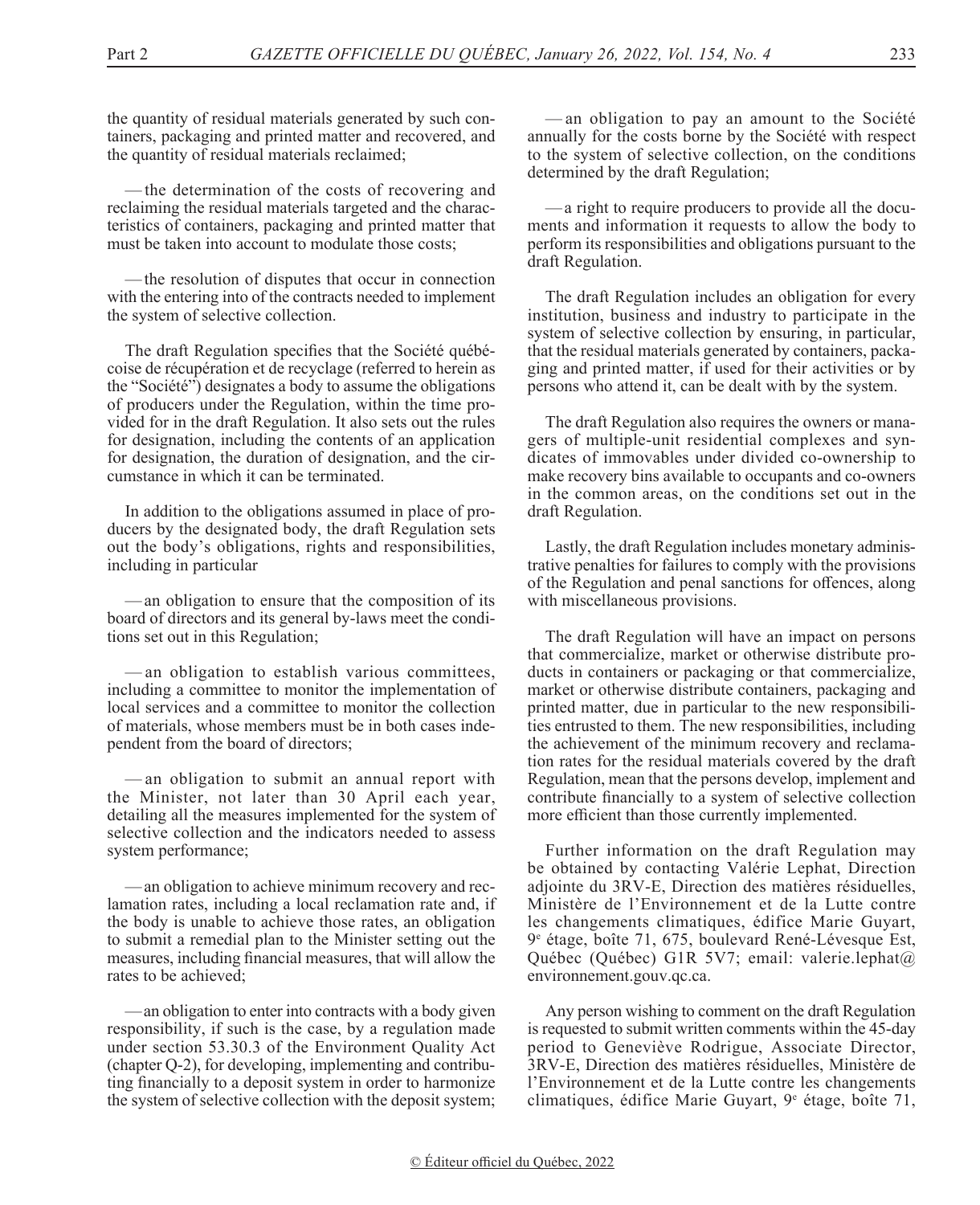675, boulevard René-Lévesque Est, Québec (Québec) G1R 5V7; telephone: 418 455-1569; email: genevieve. rodrigue@environnement.gouv.qc.ca.

**BENOIT CHARETTE** *Minister of the Environment and the Fight Against Climate Change*

## **Regulation respecting a system of selective collection of certain residual materials**

Act respecting the Ministère du Développement durable, de l'Environment et des Parcs (chapter M-30.001, s. 15.4.40, 1st par., subpar. 19)

Environment Quality Act (chapter Q-2, s. 53.30, 1st par., subpar. 6, and ss. 53.30.1, 53.30.3, 115.27 and 115.34)

Act to amend mainly the Environment Quality Act with respect to deposits and selective collection (2021, chapter 5, s. 20)

#### **CHAPTER I** GENERAL

**1.** The object of this Regulation is to require persons who commercialize, market or otherwise distribute products in containers or packaging or commercialize, market or otherwise distribute containers, packaging and printed matter to develop, implement and contribute financially to a system of selective collection of residual materials generated to allow them to be recovered and reclaimed.

2. In this Regulation, unless otherwise indicated by context,

"Aboriginal community" means any Aboriginal community represented by its band council; (*communauté autochtone*)

"conditioning" means any stage in the treatment of residual materials subsequent to sorting that involves dismantling, shredding, reassembling, cleaning or transforming them in any other way in order to reclaim them; (*conditionnement*)

"containers and packaging" means a product made of flexible or rigid material such as paper, cardboard, plastic, glass or metal, and any combination of such materials, excluding pallets designed to facilitate the handling and transportation of a number of sales units or grouped packagings, that

(1) is used to contain, protect, wrap, support or present products at any stage in the movement of the product from the producer to the ultimate user or consumer; or

(2) is intended for a single or short-term use of less than 5 years and designed to contain, protect or wrap products, such as storage bags, wrapping paper and paper or styrofoam cups, or to be used by the ultimate user or consumer to prepare or consume a food product, such as straws and utensils.

"establishment offering consumption on the premises" means any establishment that is not mobile that offers meals, snacks or drinks for sale for immediate consumption in or outside the premises, with no table service; (établissement de consummation sur place)

"municipal body" means a municipality, the metropolitan community of Montréal, the metropolitan community of Québec, an intermunicipal board or any group of municipalities; (*organismes municipaux*)

"printed matter" means any product made of paper and other cellulosic fibres, whether or not used as a medium for text or images, except books with a useful life of more than 5 years; (*imprimés*)

"trademark" means a sign or combination of signs that is used by a person for the purpose of distinguishing or so as to distinguish products or services manufactured, sold, leased, hired or performed by that person from those manufactured, sold, leased, hired or performed by others. However, "trademark" does not include a certification mark within the meaning of section 2 of the Trademarks Act (R.S.C. 1985, c. T-13). (*marque de commerce*)

In this Regulation, the use of the term "sorting, conditioning and reclamation" includes the transfers required for those operations, unless otherwise indicated by context.

## **CHAPTER II**

DEVELOPMENT, IMPLEMENTATION AND FINANCIAL SUPPORT OF A SYSTEM OF SELECTIVE COLLECTION

## **DIVISION I**

DEVELOPMENT, IMPLEMENTATION AND FINANCING OBLIGATION

**3.** In this Regulation, every person referred to in sections 4 to 6 or 8 to 9 is a "producer".

The residual materials generated by the containers, packaging and printed matter referred to in sections 4 to 6 and 8 to 9 are "residual materials".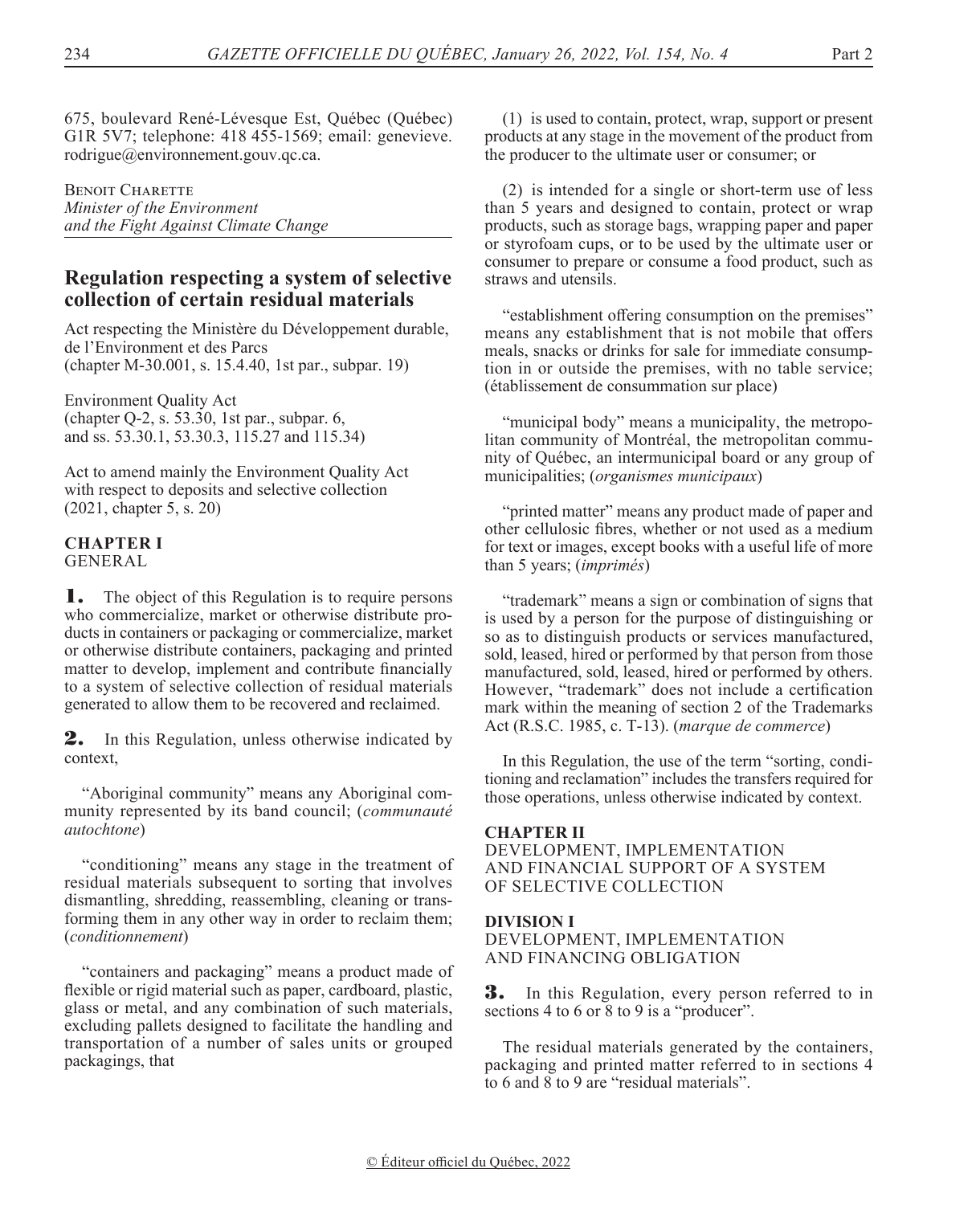## *§1. Containers and packaging*

4. Every person that is the owner or user of a name or trademark and has a domicile or establishment in Québec is required to develop, implement and contribute financially to a system of selective collection of residual materials generated by

(1) the containers and packaging used in the commercialization, marketing or distribution of any other kind in Québec of a product under that name or trademark; and

(2) the containers and packaging identified by that name or trademark.

The obligations set out in the first paragraph apply to a person having a domicile or establishment in Québec who acts as the first supplier in Québec, other than the manufacturer,

(1) of a product the owner or user of the name or trademark for which has no domicile or establishment in Québec;

(2) of a product the owner or user of the name or the trademark for which has a domicile or establishment in Québec but commercializes, markets or otherwise distributes the product outside Québec, following which the product is commercialized, marketed or otherwise distributed in Québec;

(3) of a product that is commercialized, marketed or otherwise distributed without a name or trademark in a container or packaging; and

(4) of a container or packaging that is not identified by a name or trademark.

5. Where a product is acquired outside Québec, as part of a sale governed by the laws of Québec, by a person domiciled or having an establishment in Québec that is not pursuing an organized economic activity, by a municipality or by a public body within the meaning of section 4 of the Act respecting contracts by public bodies (chapter C-65.1), for its own use, the obligation to develop, implement and contribute financially to a system of selective collection of residual materials generated, the containers and packaging used for its commercialization or marketing, or, where the product is a container or packaging, the residual materials generated by the container or packaging, applies to

(1) the person operating a transactional website used to acquire the product and which allows a person having no domicile or establishment in Québec to commercialize, market or otherwise distribute the product in Québec; and

(2) the person from which the product was acquired, whether or not that person has a domicile or establishment in Québec, in other cases.

**6.** Where the persons referred to in the second paragraph of section 4 do business under a single banner, whether pursuant to a franchise contract or another form of affiliation, the obligation set out in the first paragraph of section 4 applies to the owner of the banner if that owner has a domicile or establishment in Québec.

**7.** Despite sections 4 to 6, a person is not required to develop, implement and contribute financially to a system of selective collection of residual materials generated by containers or packaging for which

(1) the person is already required, pursuant to a regulation made under the Environment Quality Act (chapter Q-2), to develop, implement or financially contribute to measures to recover and reclaim the containers or packaging;

(2) the person is already required, pursuant to a deposit system established pursuant to another law in Québec, to implement or contribute financially to measures to recover and reclaim the containers covered by the system, such as non-returnable containers used for beer and soft drinks; or

(3) the person is able to show a direct contribution to another system to recover and reclaim the containers and packaging to which this Regulation applies that operates on a stable and regular basis in Québec and that

(*a*) ensures the recovery of the residual materials concerned throughout the province of Québec; and

(*b*) enables the recovery and reclamation rates provided for in this Regulation to be achieved, with the exception of the local reclamation rate.

## *§2. Printed matter*

8. Every person who owns or uses a name or trademark and that has a domicile or establishment in Québec is required to develop, implement and contribute financially to a system of selective collection of residual materials generated by printed matter identified by that name or trademark.

Despite the first paragraph, the obligation it specifies applies to the person having a domicile or establishment in Québec that acts as the first supplier, in Québec,

(1) of printed matter identified by a name or trademark the owner of which has no domicile or establishment in Québec;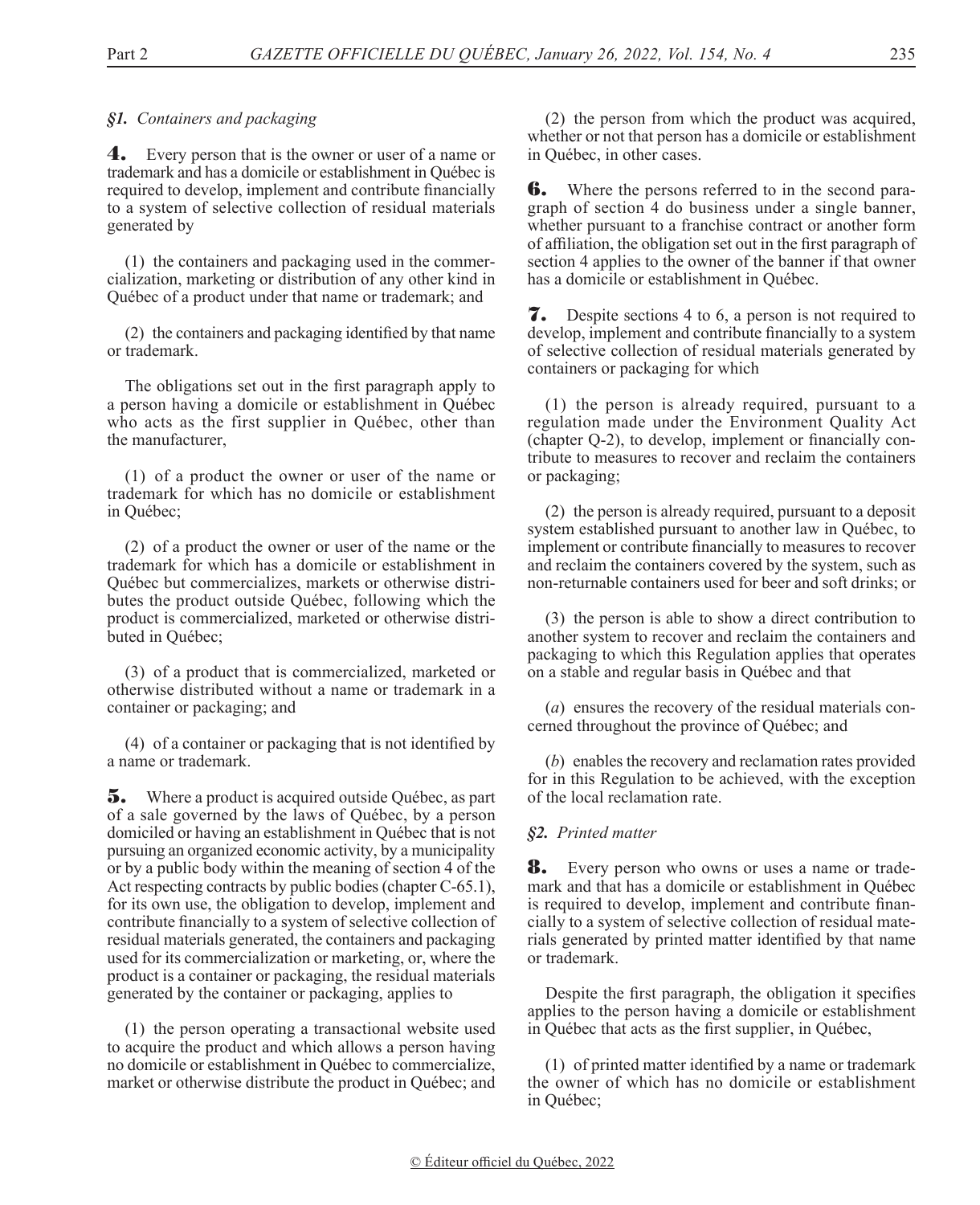(3) of printed matter that is not identified by a name or trademark.

following which the printed matter is marketed, commer-

cialized or otherwise distributed in Québec; or

**9.** Where printed matter is acquired outside Québec, as part of a sale governed by the laws of Québec, by a person domiciled or having an establishment in Québec that is not pursuing an organized economic activity, by a municipality or by a public body within the meaning of section 4 of the Act respecting contracts by public bodies (chapter C-65.1), for its own use, the obligation to develop, implement and contribute financially to a system of selective collection of residual materials generated by that printed matter, including the containers and packaging used for its commercialization or marketing, applies to

(1) the person operating a transactional website used to acquire the printed matter and which allows a person having no domicile or establishment in Québec to commercialize, market or distribute the printed matter; and

(2) the person from which the printed matter was acquired, whether or not that person has a domicile or establishment in Québec, in other cases.

**10.** Where the persons referred to in the second paragraph of section 8 do business under a single banner, whether pursuant to a franchise contract or another form of affiliation, the obligation set out in the first paragraph of section 8 applies to the owner of the banner if that owner has a domicile or establishment in Québec.

**11.** The obligations set out in sections 4 to 10 must be performed collaboratively by the persons concerned and they may only develop, implement and contribute financially to a single system of selective collection for all such persons.

## **DIVISION II** SYSTEM CONTENT

**12.** Producers must, for the purpose of fulfilling their obligations for the development, implementation and financing of a system of selective collection with respect to the collection and transportation of residual materials,

(1) collect and transport, in accordance with the terms and conditions set out in Division III of this Chapter, residual materials from

(*a*) the residential sector, from institutions, businesses and industries whose residual materials and volumes are similar to those of the residential sector, from educational institutions, and from institutions, businesses and industries whose residual materials are collected and transported, on the date preceding the date of coming into force of this Regulation, by a municipal body or an Aboriginal community;

(*b*) not later than 5 years after the coming into force of this Regulation, all institutions and businesses;

(*c*) not later than 2 years after the submission of the plan referred to in section 56, two thirds of the outdoor public spaces identified in the plan;

(*d*) not later than 3 years after the submission of the plan referred to in section 56, all the outdoor public spaces identified in the plan; and

(*e*) not later than 10 years after the coming into force of this Regulation, all industries;

(2) define the terms and conditions for the collection and transportation of the residual materials from the places listed in paragraph 1 to the place where they are sorted and from there to a place where they are conditioned, reclaimed or disposed of;

(3) promote the entering into the contracts referred to in Division III of this Chapter with groups of municipalities when

(*a*) residual materials are collected in a territory with more than 25,000 inhabitants; or

(*b*) residual materials are collected in a territory from at least 10,000 dwellings, institutions or businesses;

(4) promote the entering into the contracts referred to in Division III of this Chapter, where they concern the collection and transportation of residual materials in the territory of Îles-de-la-Madeleine, in the territory governed by the Kativik Regional Government as described in paragraph *v* of section 2 of the Act respecting Northern villages and the Kativik Regional Government (chapter V-6.1), and in the territory of the James Bay Region as described in the Schedule to the James Bay Region Development Act" (chapter D-8.0.1) with, as the case may be, the agglomeration of Îles-de-la-Madeleine, the Kativik Regional Government or the Eeyou Istchee James Bay Regional Government;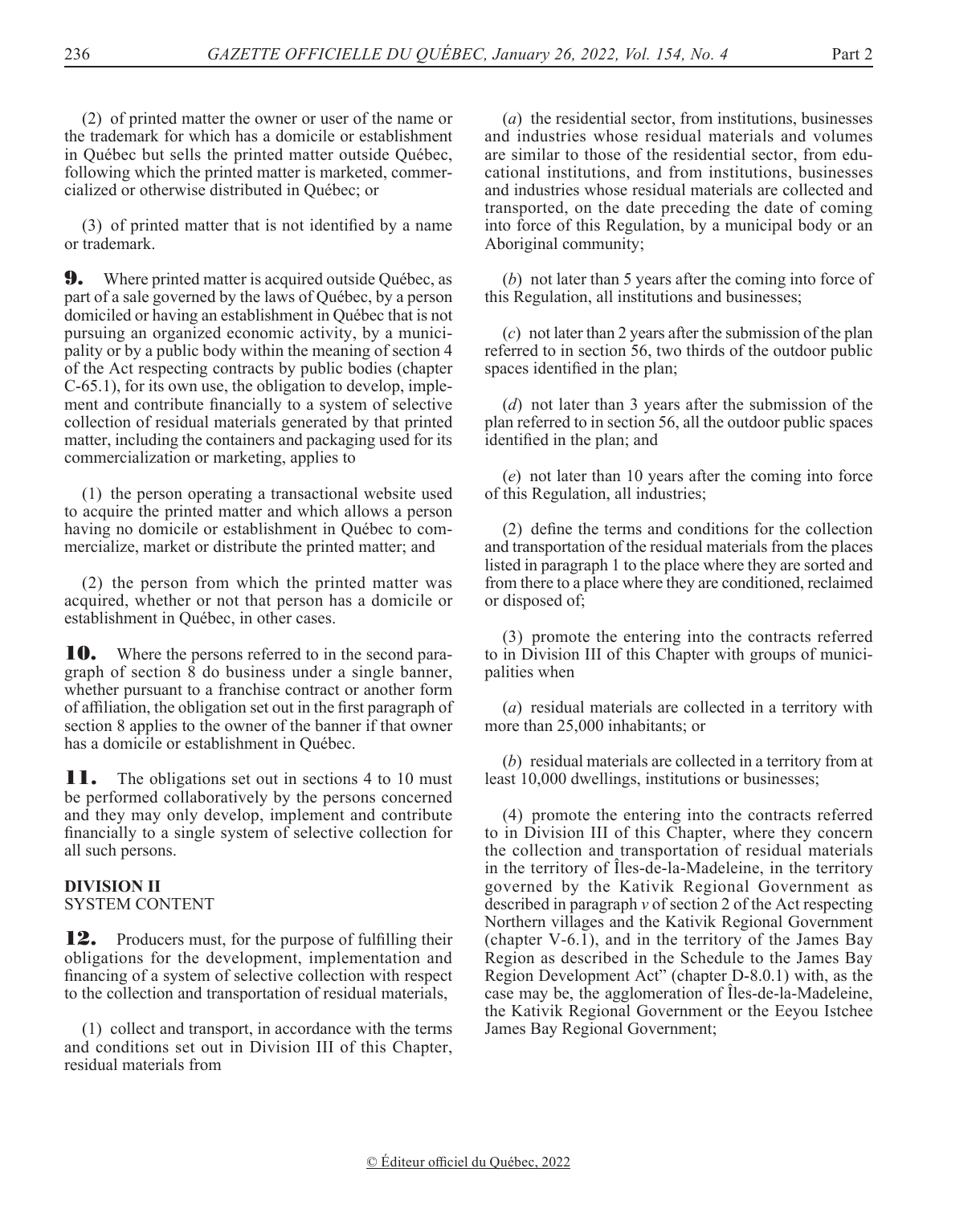(5) promote the entering into the contracts provided for in Division III of this Chapter with service providers operating at the time when a producer must take steps to enter into contracts pursuant to sections 18 and 20; and

(6) provide, with respect to services to collect and transport residual materials referred to in this Regulation, client services to allow, in particular, for the filing and processing of complaints from clients of those services.

**13.** Producers must in addition, for the purpose of fulfilling their obligations for the development, implementation and financing of a system of selective collection, with respect to the sorting, conditioning and reclamation of residual materials,

(1) manage residual materials in a way that gives priority to reclamation, with the choice of reclamation processes respecting the following order:

(*a*) reuse;

(*b*) recycling, with the exception of biological treatment;

(*c*) any other form of reclamation by which residual materials are treated for use as a substitute for raw materials;

(*d*) energy production;

(2) define the places where residual materials may be stored for processing and reclamation;

(3) promote the local sorting, conditioning and reclamation of residual materials and give priority to, in the following order, maintaining, optimizing and developing players in the value chain in Québec;

(4) plan measures to facilitate participation by social economy enterprises within the meaning of section 3 of the Social Economy Act (chapter E-1.1.1); and

(5) sort and condition the residual materials recovered in accordance with the terms and conditions set out in Division IV of this Chapter.

14. Producers must ensure that the system of selective collection they develop, implement and finance allows residual materials to be traced from collection to final destination.

The traceability of residual materials involves using quantitative data to monitor quantities of residual materials covered by the system of selective collection throughout Québec and in each administrative region, at each stage in the collection, transportation, sorting and conditioning process until their final destination.

**15.** Producers must in addition, for the purpose of fulfilling their obligations for the development, implementation and financing of a system of selective collection, ensure that the system of selective collection they develop

(1) includes operating rules, criteria and requirements that all service providers, including subcontractors, must comply with for the purpose of the management of the residual materials recovered and provides for the establishment of measures to ensure compliance;

(2) includes measures to promote the ecodesign of containers, packaging and printed matter to ensure that they are compatible with the system of selective collection, in particular concerning

(*a*) their recyclability;

(*b*) the existence of market outlets for the residual materials;

(*c*) the inclusion of recycled materials in containers, packaging and printed matter;

(*d*) the effort made to reduce, at source, the materials used to manufacture containers, packaging and printed matter; and

(*e*) the quantities of containers, packaging and printed matter marketed;

(3) includes information, awareness and education activities, in particular to inform consumers about the environmental benefits of recovering and reclaiming the residual materials concerned and the types of residual materials targeted by the system of selective collection;

(4) includes a research and development component on

(*a*) techniques to recover and reclaim the residual materials generated by containers, packaging and printed matter;

(*b*) the development of market outlets allowing the reclamation of the materials, which must be situated in the following areas, by order of priority: Québec, regions adjacent to Québec, elsewhere in Canada and the United States; and

(*c*) the measures that may be implemented to ensure that the system of selective collection contributes to the fight against climate change, in particular by reducing the greenhouse gas emissions attributable to the system;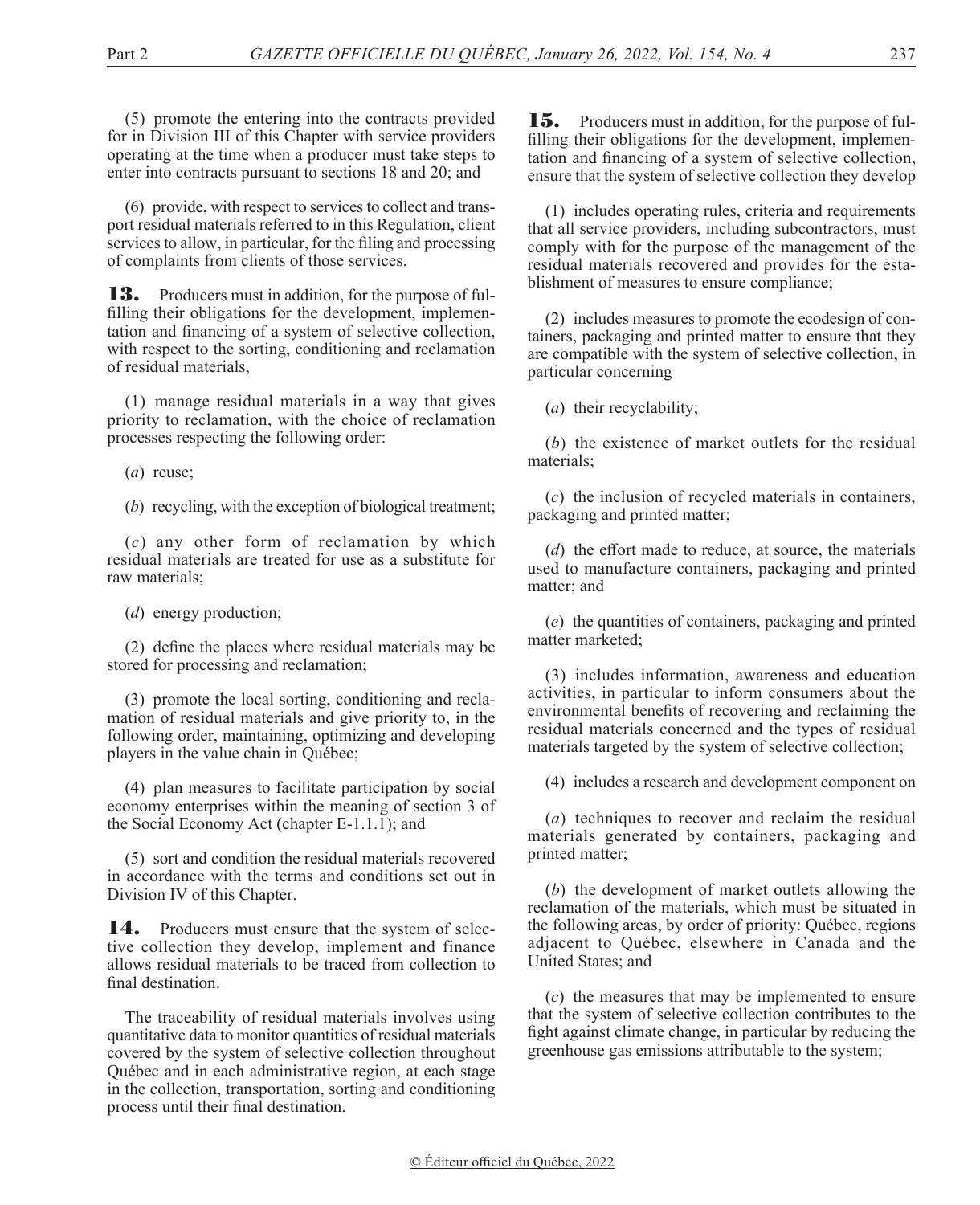(5) includes a means of communication to make public the following information, each year, and ensure access for a minimum period of 5 years:

(*a*) the name of the person or body designated pursuant to section 31 to implement the system;

(*b*) the name of the system, if any;

(*c*) the quantity of materials making up the containers, packaging and printed matter covered by this Regulation, by weight and type of material;

(*d*) the quantity of materials referred to in subparagraph *c* that are recovered;

(*e*) the quantity of materials referred to in subparagraph *c* that are

i. reclaimed in a place referred to in subparagraph 1 of the first paragraph of section 77;

ii. reclaimed in a place referred to in subparagraph 2 of the first paragraph of section 77;

iii. otherwise reclaimed;

iv. stored for more than 30 days and the address of each storage site and the name of the person operating the site; or

v. disposed of;

(*f*) a description of the main activities completed during the preceding year pursuant to subparagraphs 3 and 4;

(*g*) if applicable, a description of the remedial plan referred to in the second paragraph of section 82, the amount of financing for the measures included in the plan, the implementation schedule and a list of the measures completed during the year;

(*h*) in the case of a system implemented by a body designated pursuant to section 31,

i. the name of the body;

ii. the names of the body's members;

iii. the composition of the body's board of directors;

iv. a list of the committees set up by the body, their composition and their mandate;

v. with reference to the information referred to in subparagraph *d* of this subparagraph, the recovery rate achieved during the preceding year and the gap between that rate and the minimum rate prescribed in section 73;

vi. with reference to the information referred to in subparagraph *e* of this subparagraph, the reclamation rate achieved during the preceding year and the gap between that rate and the minimum rate prescribed in section 75; and

vii. a report setting out the income resulting from the collection, from its members, of amounts to cover the costs of developing and implementing the system of selective collection and the costs themselves, detailed as follows:

(*I*) the costs relating to the collection and transportation of residual materials covered by this Regulation, including costs for client services;

(*II*) the costs relating to the sorting, conditioning and reclamation of the residual materials concerned;

(*III*) the costs referred to in subparagraphs *I* and *II*, per inhabitant and by industry, business or institution served;

(*IV*) the management costs of the designated body and the costs incurred by the Société québécoise de récupération et de recyclage (referred to herein as the "Société") for the system of selective collection;

(*V*) the costs for the collection and transportation of containers or residual materials not covered by the system of selective collection but nevertheless collected;

(*VI*) the costs for the activities referred to in subparagraphs 3 and 4;

(*VII*) the other costs;

(6) provides for the determination of the costs involved in the recovery and reclamation of residual materials generated by the containers, packaging and printed matter covered by this Regulation, after subtraction of any income or gain derived from those materials;

(7) provides for the modulation of the costs referred to in subparagraph 6 based on characteristics such as those referred to in subparagraphs *a* to *d* of subparagraph 2 and taking into account the percentage of recycled materials of which the containers, packaging and printed matter are made as certified by a certification body accredited under ISO 14040 by a member of the International Accreditation Forum in Canada;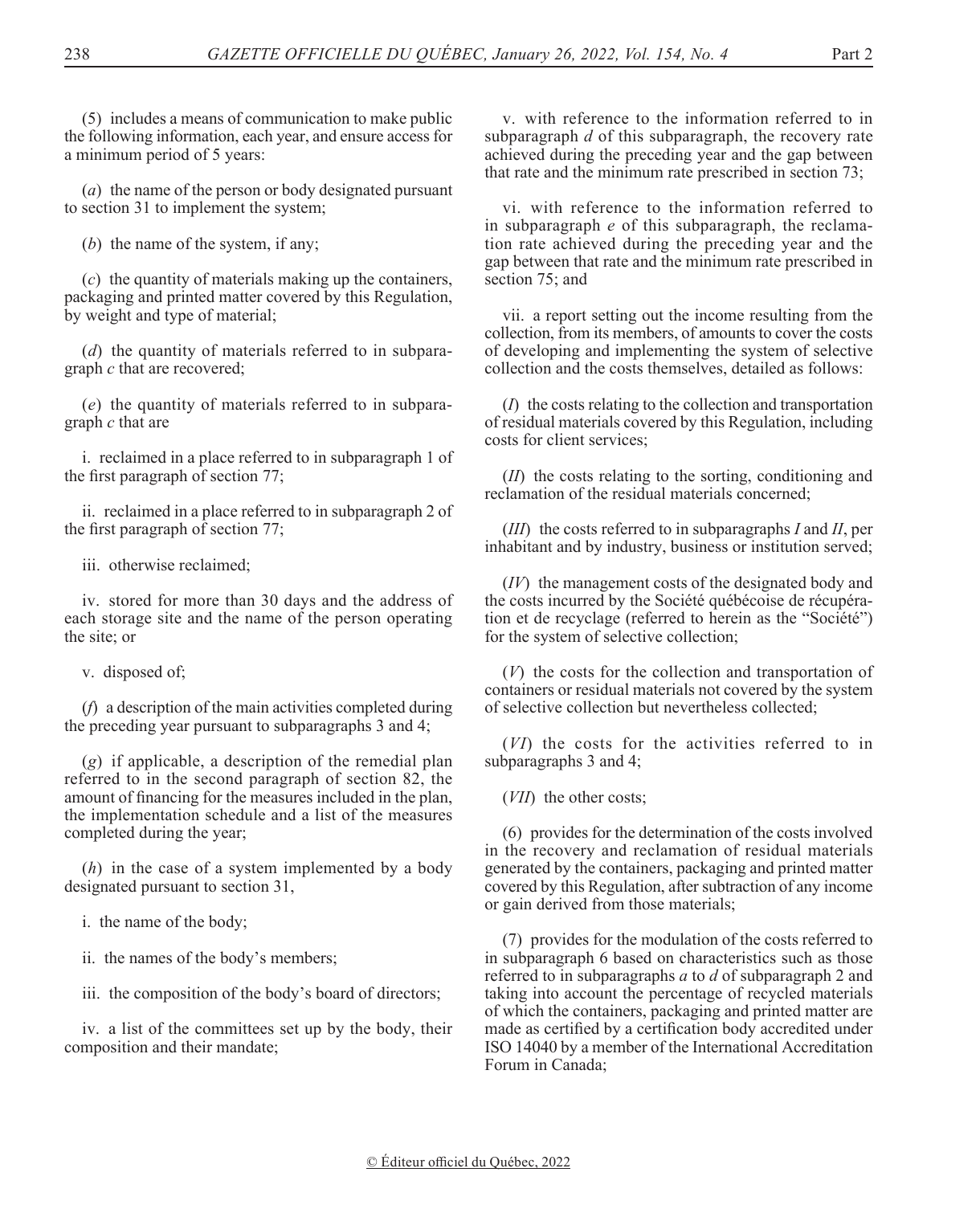(8) provides for the verification, by a person who meets any of the following conditions, of the management of the residual materials generated by the containers, packaging and printed matter covered by this Regulation and of compliance with the requirements of subparagraph 1:

(*a*) the person holds certification as an environmental auditor issued by a body accredited by the Standards Council of Canada;

(*b*) the person is a member of a professional order governed by the Professional Code (chapter C-26) and

i. holds a post-secondary diploma in a field relating to environmental protection or industrial ecology;

ii. holds an undergraduate degree and has a minimum of 5 years of experience in a field of activity related to the recovery and reclamation of residual materials; or

iii. holds a college diploma and has a minimum of 10 years of experience in a field of activity related to the recovery and reclamation of residual materials; and

(9) is not used for purposes for which it is not intended.

The cost of recovering and reclaiming residual materials generated by a container, packaging or printed matter referred to in subparagraph 6 of the first paragraph may only be allocated to a product commercialized, marketed or otherwise distributed using that container, packaging or printed matter, or to the container, packaging or printed matter, and must be internalized in the sale price as soon as it is commercialized, marketed or otherwise distributed.

This internalized cost may only be made visible on the initiative of the producer who commercializes, markets or otherwise distributes the product, container, packaging or printed matter, and in such a case the information must be disclosed as soon as its product is commercialized, marketed or otherwise distributed. The information must include a mention that the cost is used to ensure the recovery and reclamation of the residual materials covered by this Regulation and the address of the website where more information can be obtained.

**16.** Where the system provides for the management of the residual materials concerned in a territory referred to in paragraph 4 of section 12, the producer must ensure that the measures set out in this Division are adapted to the needs and particularities of that territory.

## **DIVISION III**

## CONTRACTS FOR THE COLLECTION AND TRANSPORTATION OF RESIDUAL MATERIALS

## *§1. Object of contracts*

**17.** This Division concerns the time limits, terms and conditions that apply to the contracts entered into by producers for the collection and transportation of residual materials referred to in this Regulation and their minimum content.

## *§2. Time limits, terms and conditions applicable to the entering into contracts*

18. Where, on (*insert the date of coming into force of this Regulation*), a municipal body or an Aboriginal community is a party to a contract for the collection and transportation of residual materials that ends not later than 31 December 2024, a producer must, not later than 8 months after (*insert the date of coming into force of this Regulation*), take steps to enter into, with that municipal body or Aboriginal community or with any other municipal body, a contract for, as a minimum, the collection and transportation of residual materials from the residential sector and from the territory covered by that contract with the minimum content set out in section 25.

Where, 14 months after (*insert the date of coming into force of this Regulation*), no contract has been entered into pursuant to the first paragraph, the producer and the municipal body or Aboriginal community, as the case may be, may, within 14 days after the time limit, begin a mediation process with a mediator selected from a list of mediators selected pursuant to section 53. The producer and the municipal body or Aboriginal community, as the case may be, pay the fees, expenses, allowances and indemnities of the mediator entrusted with the dispute jointly and in equal shares.

The Minister and the Société must be notified by the producer, within the same time limit, of the reasons of the dispute preventing the entering into the contract referred to in the first paragraph and of the selection of a mediator, if applicable.

The Minister and the Société must be notified in writing of the outcome by the mediator within 30 days of the end of the mediation process.

If the municipal body or Aboriginal community and the producer opt to begin the mediation process referred to in the second paragraph, it may not take longer than 2 months from the date of the notice sent to the Minister in accordance with the third paragraph.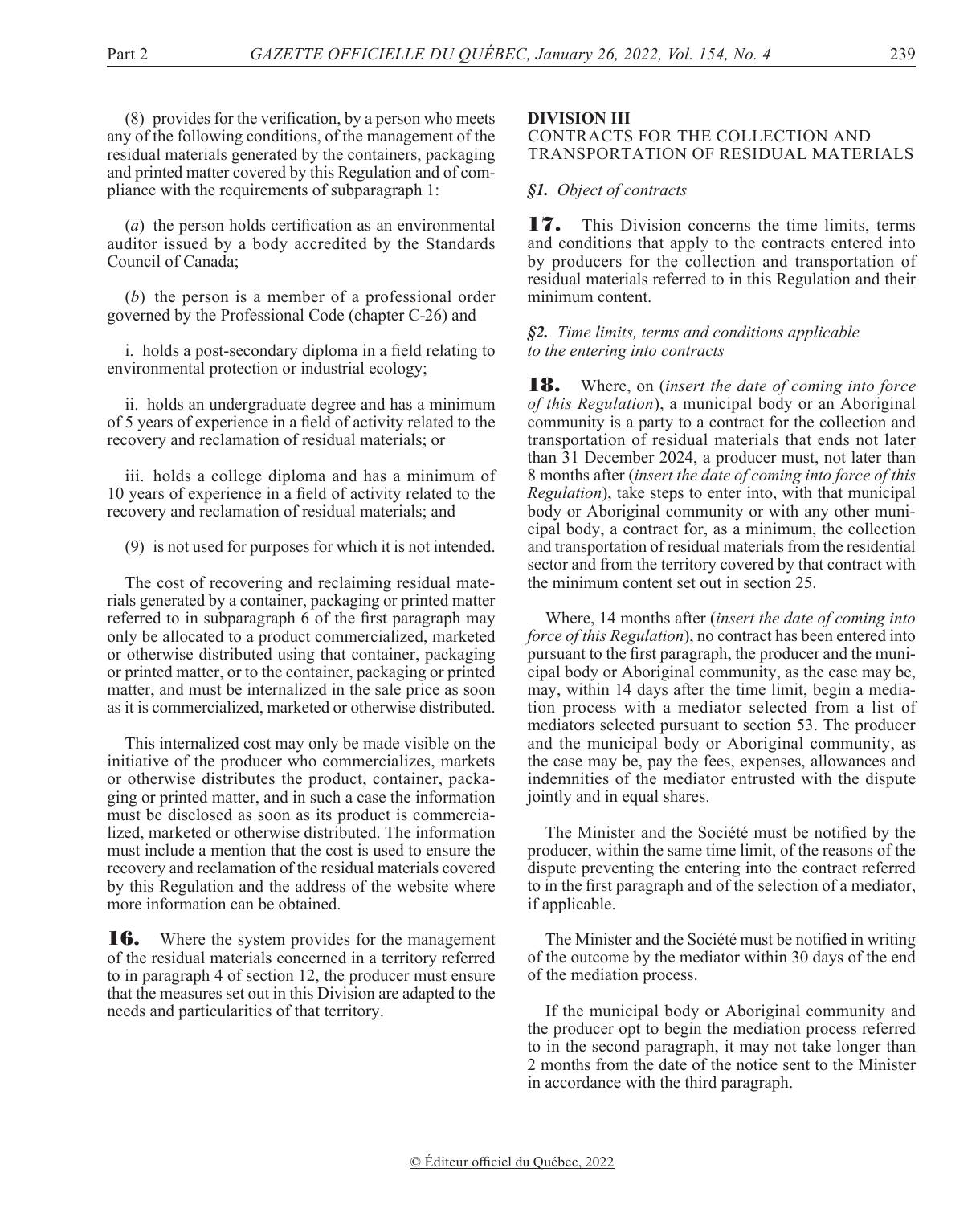**19.** If it is impossible for the producer and the municipal body or Aboriginal community, as the case may be, to enter into the contract referred to in the first paragraph of section 18 despite the mediation process undertaken pursuant to the second paragraph of that section, or if the municipal body or Aboriginal community has given the producer written notice that it does not wish to enter into such a contract, the producer may choose

(1) before the expiry date of the contract for the collection and transportation of residual materials to which the municipal body or Aboriginal community is a party, to enter into a contract containing, as a minimum the elements set out in section 25 with the exception of the elements listed in subparagraphs  $8$  to  $9$  and  $\overline{15}$  to  $17$ of the first paragraph of that section, in order to ensure the collection and transportation of those residual materials; or

(2) starting on the date referred to in subparagraph 1, to undertake to collect and transport the residual materials itself.

Where, pursuant to the first paragraph, the producer enters into a contract for the collection and transportation of residual materials with a person, or undertakes to collect and transport the residual materials itself, the producer must send a notice to the municipal body or Aboriginal community, as the case may be, indicating the date from which the residual materials will be collected and transported by that person or by the producer.

The notice referred to in the second paragraph must be sent before the expiry date of the contract for the collection and transportation of residual materials to which the municipal body or Aboriginal community is a party and which is referred to in the first paragraph of section 18.

20. Where, on (*insert the date of coming into force of this Regulation*), a municipal body or an Aboriginal community is a party to a contract for the collection and transportation of residual materials that ends on a date after 31 December 2024, a producer must, not later than 18 months before 31 December 2024 choose to

(1) enter into, with the municipal body or Aboriginal community, as the case may be, a contract specifying compensation for the body or Aboriginal community for the services referred to in 53.31.1 of the Environment Quality Act (chapter Q-2), as it read prior to 31 December 2024 provided between 1 January 2025 and the end date of the contract for the collection and transportation of residual materials to which the municipal body or Aboriginal community is a party; or

(2) enter into, with the municipal body or Aboriginal community, as the case may be, a contract in which

(*a*) the municipal body or Aboriginal community agrees to cancel the contract for the collection and transportation of residual materials to which it is a party; and

(*b*) the producer undertakes to compensate the municipal body or Aboriginal community for the costs, penalties or other claims resulting from the cancellation referred to in subparagraph *a* of this paragraph.

Not later than 18 months before the expiry of a contract referred to in subparagraph 1 of the first paragraph, the producer must take steps to enter into, with the municipal body or Aboriginal community concerned, as the case may be, or with any other municipal body, a contract for, as a minimum, the collection and transportation of residual materials from the residential sector and from the territory covered by the contract with the minimum content set out in section 25.

Where the producer chooses to enter into a contract referred to in subparagraph 2 of the first paragraph, the producer must, not later than 18 months before the cancellation referred to in subparagraph *a* of that subparagraph takes effect, enter into, with the municipal body or Aboriginal community concerned, as the case may be, or with any other municipal body, a contract for, as a minimum, the collection and transportation of residual materials from the residential sector covered by the cancelled contract and in the territory covered by the contract with the minimum content set out in section 25.

21. Where, 12 months before the contract referred to in the portion before subparagraph 1 of the first paragraph of section 20 expires, no other contract has been entered into pursuant to that section, the producer and the municipal body or Aboriginal community, as the case may be, must, within 14 days, begin a mediation process with a mediator selected from a list of mediators selected pursuant to section 53. The producer and the municipal body or Aboriginal community, as the case may be, pay the fees, expenses, allowances and indemnities of the mediator entrusted with the dispute jointly and in equal shares.

The Minister and the Société must be notified, within the same time limit, of the reasons for the dispute preventing the entering into the contract referred to in section 20 and of the selection of a mediator.

The Minister and the Société must be notified in writing of the outcome by the mediator within 14 days of the end of the mediation process.

The mediation process referred to in the first paragraph may not take longer than 2 months from the date of the notice sent to the Minister in accordance with the second paragraph.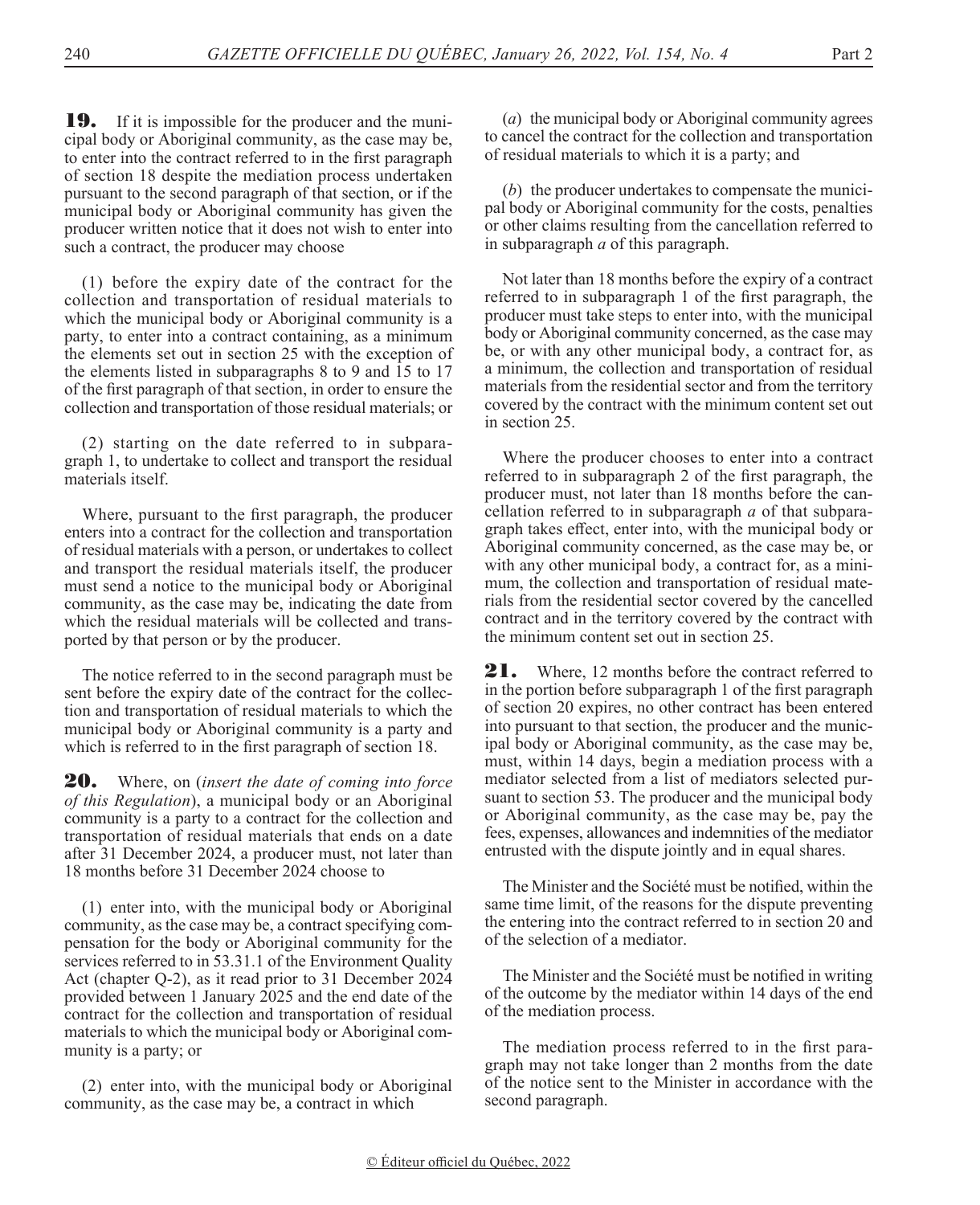22. Where, 10 months before the contract referred to in the portion before subparagraph 1 of the first paragraph of section 20 expires, despite the mediation process undertaken in accordance with section 21, no other contract referred to in section 20 has been entered into by the producer and the municipal body or Aboriginal community, as the case may be, the producer must pay annually to the municipal body or Aboriginal community, as compensation for the services referred to in section 53.31.1 of the Environment Quality Act (chapter Q-2) as it read prior to 31 December 2024 and provided between 1 January 2025 and the end date of the contract for the collection and transportation of residual materials, an amount corresponding to the average compensation received by the body or community for services provided during the years 2022 to 2024 under the Regulation respecting compensation for municipal services provided to recover and reclaim residual materials (chapter Q-2, r. 10).

The amount corresponding to the average compensation paid annually by the producer pursuant to the first paragraph is determined using the information forwarded by the Société to the municipal body or Aboriginal community and to the producer at their request.

23. Where, on (*insert the date of coming into force of this Regulation*), no service to collect and transport residual materials covered by this Regulation is provided in the territory of a municipal body or Aboriginal community, a producer must, not later than 18 months prior to 31 December 2024, take steps to enter into a contract for the collection and transportation of residual materials on the conditions set out in subparagraphs 1 to 4 of the first paragraph of section 24 with the minimum content set out in section 25.

If it is impossible for the producer and the municipal body or Aboriginal community, as the case may be, to enter into the contract referred to in the first paragraph, section 19 applies, with the necessary modifications.

**24.** In addition to the collection and transportation of residual materials covered by a contract entered into pursuant to sections 18 and 20, a contract for the collection and transportation of residual materials entered into by a producer pursuant to this Division must cover the collection and transportation of the following residual materials:

(1) residual materials generated by containers, packaging and printed matter covered by this Regulation, with the exception of

(*a*) residual materials generated by single-use products used by the ultimate user or consumer to prepare or consume a food product, such as straws and utensils, and residual materials generated by products used to support or present products at any stage in their movement from the producer to the ultimate user or consumer; and

- (*b*) residual materials consisting of
- i. rigid plastic belonging to the polystyrene category;
- ii. flexible plastic; or
- iii. compostable, biodegradable or biobased plastic;

(2) not later than 1 January 2027, residual materials consisting of rigid plastic belonging to the polystyrene category or flexible plastic, and residual materials generated by products used to support or present products at any stage in their movement from the producer to the ultimate user or consumer;

(3) not later than 1 January 2029, residual materials generated by single-use products used by the ultimate user or consumer to prepare or consume a food product, such as straws and utensils;

(4) not later than 1 January 2031, residual materials consisting of compostable, biodegradable or biobased plastic.

Despite the first paragraph, a contract for the collection and transportation of residual materials entered into by a producer pursuant to this Division must allow the collection of residual materials whose collection was provided for before the contract takes effect.

## *§3. Minimum content*

25. A contract entered into pursuant to section 18 or 19, the second or third paragraph of section 20 or section 23 must contain, as a minimum, the following elements:

(1) the types of residual materials covered by the contract and their quantity;

(2) the clients to whom residual material collection services are provided;

(3) the locations in which residual materials are collected, including outdoor public places;

(4) the territory in which residual materials are collected;

(5) all the parameters for the collection and transportation of residual materials, such as those relating to

(*a*) the type of equipment used for collection and transportation and the parameters relating to its origin and maintenance; and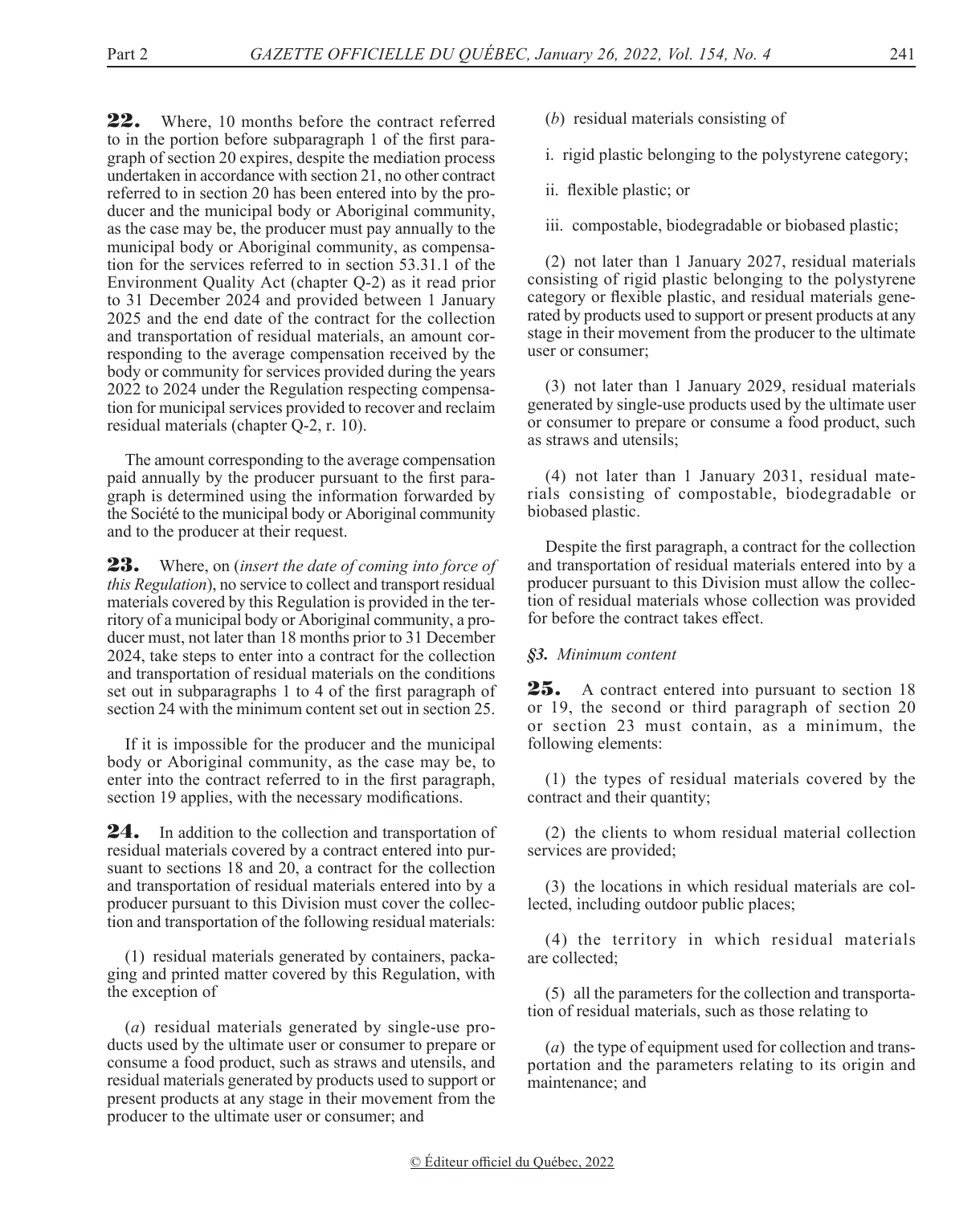(*b*) the conditions for the storage and transfer of residual materials during transportation, if applicable;

(6) the destination of the residual materials collected and the conditions for their transfer, if applicable;

(7) the financial parameters of the contract, including prices and terms of payment;

(8) the duration of the contract and the conditions for its amendment, renewal or cancellation;

(9) the procedure for client service, in particular concerning complaint processing;

(10) the conditions for the awarding of contracts by the municipal body or Aboriginal community, if applicable, covering some or all of the collection and transportation of residual materials under its responsibility;

(11) the traceability of residual materials during their transportation to the place where they are sorted;

(12) the mechanism for resolving disputes arising from the performance of the contract, as selected by the parties;

(13) the conditions ensuring the health and safety of workers during the collection and transportation of residual materials;

(14) the parameters for communications between the parties;

(15) the quality control procedure for the collection and transportation of residual materials covered by the contract, including the methods used to characterize the residual materials, site visits, and reliance on audits or an external auditor;

(16) the terms and conditions for adding a party to the contract;

(17) the information, awareness and education measures that the municipal body or Aboriginal community intends to implement to garner the support of system of selective collection clients;

(18) the conditions for optimizing the procedure for collecting residual materials in order, in particular, to facilitate citizens' access to collection equipment.

Where a contract entered into pursuant to section 18 or 19, the second or third paragraph of section 20 or section 23 concerns the collection and transportation of residual materials in the territory governed by the Kativik Regional Government as described in paragraph *v* of

section 2 of the Act respecting Northern villages and the Kativik Regional Government (chapter V-6.1), in the territory of the James Bay Region as described in the Schedule to the James Bay Region Development Act (chapter D-8.0.1), or in the territory of the regional municipalities of Minganie, Caniapiscau and Golfe-du-Saint-Laurent, it must include as a minimum, in addition to the elements listed in the first paragraph,

(1) the conditions for the storage or conditioning of residual materials prior to transportation, if applicable;

(2) details on training for the local workforce; and

(3) consideration for cultural and linguistic particularities, in connection with the collection and transportation of residual materials, client service, and information, awareness and education measures.

#### **DIVISION IV**

CONTRACTS FOR THE SORTING, CONDITIONING AND RECLAMATION OF RESIDUAL MATERIALS

*§1. Object of contracts*

**26.** This Division concerns the time limits, terms and conditions that apply to the entering, by producers, into contracts for the sorting, conditioning and reclamation of residual materials covered by this Regulation and their minimum content.

*§2. Time limits, terms and conditions applicable to the entering into contracts*

27. Producers must enter into all the contracts needed to ensure the sorting, conditioning and reclamation of residual materials covered by this Regulation.

Where, on (*insert the date of coming into force of this Regulation*), a municipal body or Aboriginal community is a party to a contract for the sorting or conditioning of residual materials, sections 18 to 22 apply, with the necessary modifications, to the entering into the contract referred to in the first paragraph.

**28.** No contract referred to in the first paragraph of section 27 may, for a period of 5 years beginning on (*insert the date of coming into force of this Regulation*), be entered into following a call for tenders.

On the expiry of the period provided for in the first paragraph, all contracts entered into pursuant to the first paragraph of section 27 must be entered into following a call for tenders.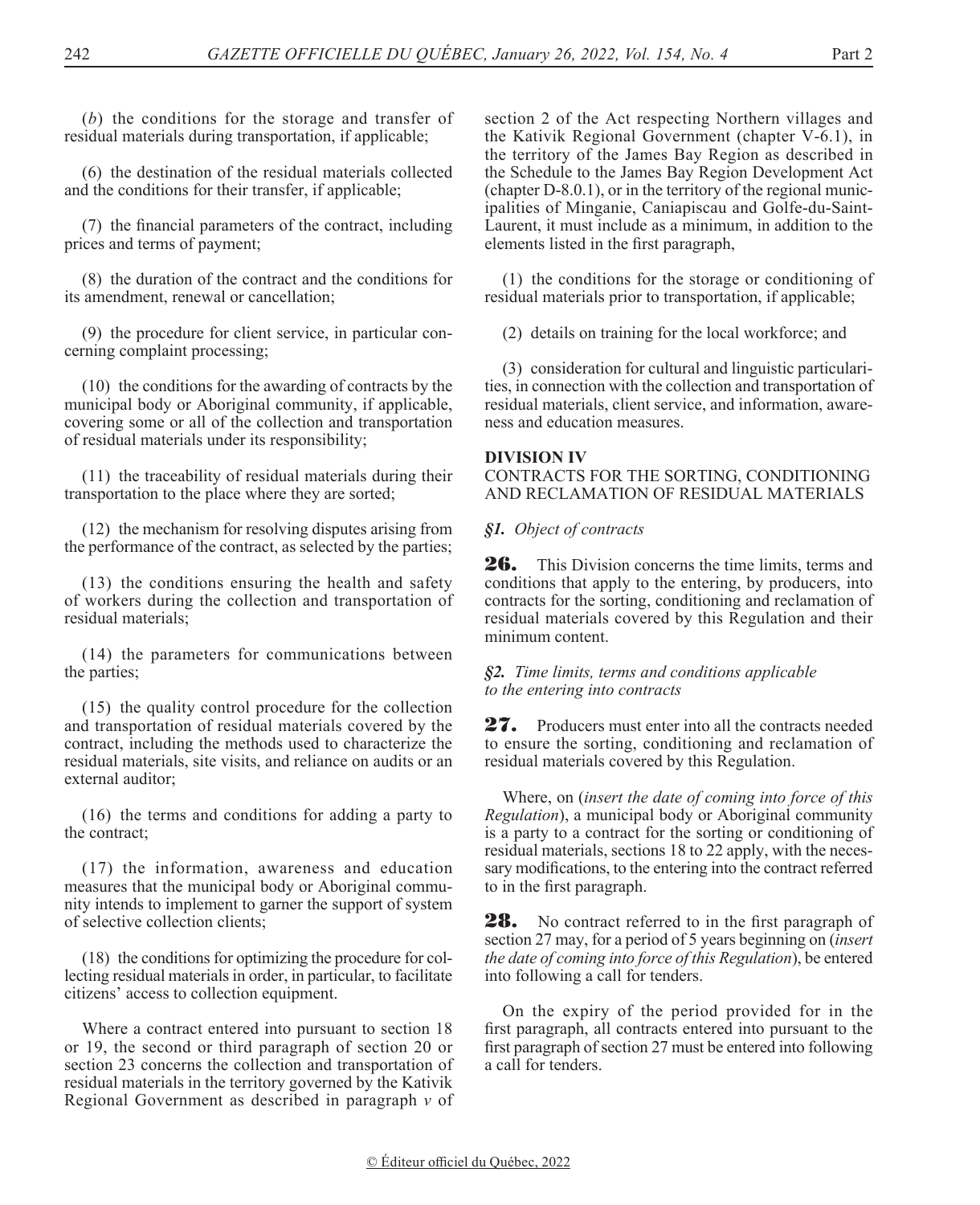**29.** In selecting a service provider to enter into a contract pursuant to section 27, a producer must take into account

(1) the ability of the service provider to meet the determined requirements for the sorting, conditioning or reclamation of the residual materials targeted and to ensure local management of the residual materials recovered;

(2) the presence of a service provider able to provide the necessary services in the territory concerned;

(3) the system's accessibility for various types of service providers; and

(4) the business model selected by the service provider and the benefits generated for the community.

In making a selection, the producer must, when entering into a contract pursuant to the first paragraph of section 28, give priority to service providers that are already operating when steps are taken to enter into the contract.

## *§3. Minimum content*

**30.** A contract entered into pursuant to section 27 must contain, as a minimum, the following elements:

(1) the types of residual materials covered by the contract and their quantity;

(2) the origin of the residual materials;

(3) all the parameters for the sorting and conditioning of the residual materials, such as those relating to

(*a*) the type of equipment used to sort, condition or reclaim the residual materials and the parameters relating to their origin and maintenance;

(*b*) the types of bales of materials produced;

(*c*) the conditions for the storage and transfer of residual materials, at each state of sorting, conditioning or reclamation;

(*d*) the management of residual materials taken in charge by the system of selective collection without being covered by this Regulation;

(*e*) the expected quality of the materials following sorting or conditioning; and

(*f*) the traceability of residual materials at each stage leading from sorting to conditioning and from conditioning to reclamation;

(4) if applicable, the destination for the materials once sorted or conditioned;

(5) the management of containers on deposit in the residual materials transported;

(6) the financial parameters for the contract, including prices and terms of payment;

(7) the quality control procedure for the sorting, conditioning or reclamation covered by the contract, including the methods used to characterize residual materials, site visits, and reliance on audits or an external auditor;

(8) the duration of the contract and the conditions for its amendment, renewal or cancellation;

(9) the mechanism for resolving disputes relating to the performance of the contract selected by the parties;

(10) the conditions ensuring the health and safety of workers at the site where materials are sorted, conditioned or reclaimed;

(11) the parameters for communications between the parties.

#### **CHAPTER III** MANAGEMENT BODY

# **DIVISION I**

DESIGNATION

**31.** Within 3 months after the coming into force of this Regulation, the Société designates, to assume, in place of the producers, the obligations of developing, implementing and financially supporting a system of selective collection, a body that meets the requirements of section 32 and for which the requirements of sections 33 and 34 have been met and for which an application for designation has been sent. The Société must, without delay, send to the body and to the Minister a written confirmation of the designation.

32. Any body may be designated pursuant to section 31 if

(1) it is constituted as a non-profit legal person;

(2) its head office is in Québec;

(3) its board of directors has at least 10 members and at least two thirds of its elected members are producers having their domicile or an establishment in Québec;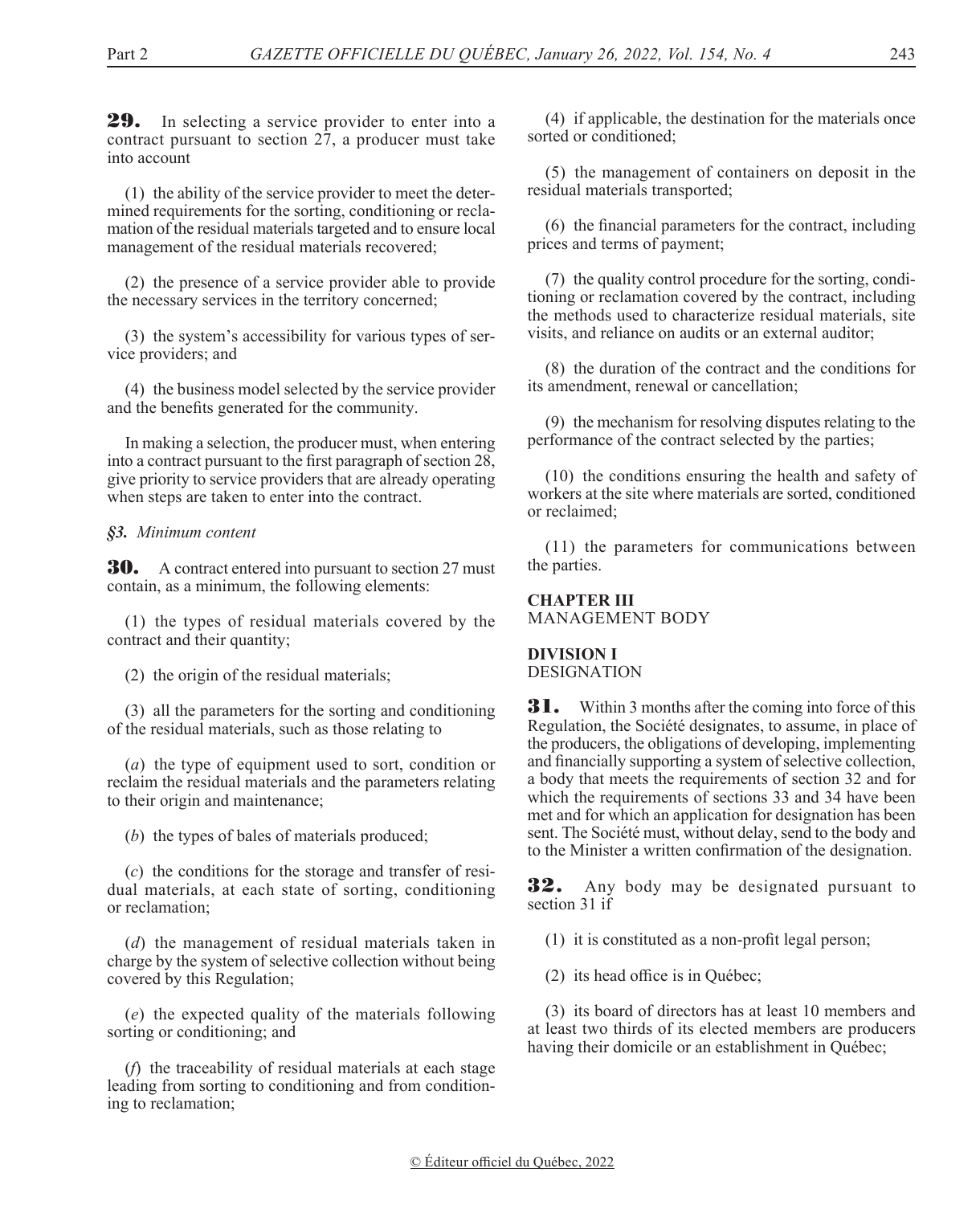(4) the number of members of the board of directors mentioned in paragraph 3 ensures a fair representation of all the sectors of activity to which the producers belong. Their representation is in proportion to the quantity and type of containers, packaging and printed matter commercialized, marketed or otherwise distributed in Québec by the producers in each sector and to the types and quantities of materials used to manufacture such containers, packaging and printed matter;

(5) it pursues its activities in the field of selective collection and the management of systems to recover and reclaim residual materials; and

(6) it is able to bear financial responsibility for developing a system of selective collection in accordance with this Regulation.

**33.** Every application for the designation of a body must be sent to the Société not later than (*insert the date occurring 2 months after the date of coming into force of this Regulation*) or, for a designation other than an initial designation, at least 2 months before the expiry of the current designation, and must include the following information and documents:

(1) a list of the members of the board of directors, with information allowing them to be identified;

(2) in the case of a first designation, a plan for the development and implementation of a system referred to in section 34;

(3) a copy of any document showing that the body meets the requirements of section 32;

(4) a list of the producers supporting the designation of the body and any document showing support from producers;

(5) a list of its members.

Every person sending an application under the first paragraph must forward a copy of the application to the Minister on the same date as the date on which the application has been sent to the Société.

In cases other than an initial designation, the Société designates a body that meets the requirements of section 32 and for which the requirements of sections 33 and 34 are met and for which an application for designation has been sent, within 30 days of receiving the application.

**34.** A plan for the development and implementation of a system of selective collection must contain

(1) a general description of the activities of the body's members;

(2) the terms and conditions of membership in the body, which may not require the payment of a contribution;

(3) a summary description of the planned system, covering the operational and financial components for the first 5 years of implementation;

(4) the model contracts that will be used by the body to comply with the obligations of Divisions III and IV of Chapter II of this Regulation;

(5) a list of the measures that the body plans to implement to promote ecodesign and the development of market outlets for various containers, packaging and printed matter;

(6) a list of the information, awareness and education measures the body plans to implement, in particular to facilitate the commissioning of the system of selective collection;

(7) a draft timeframe for the development and implementation of the system, detailing in particular the implementation stages referred to in paragraph 1 of section 12; and

(8) a proposal for harmonizing the system of selective collection with any deposit system developed and implemented pursuant to a regulation made under subparagraph *b* of subparagraph 6 of the first paragraph of section 53.30 and of section 53.30.2 of the Environment Quality Act (chapter Q-2), which must contain, without limiting the possibility to provide for other elements, the elements of section 90.

35. The Société may, if it notes that the development and implementation plan submitted to it with an application for designation pursuant to section 33 does not meet all the requirements of section 34, ask the applicant to make changes.

**36.** If, among the applications sent, more than one body meets the requirements of section 32, the requirements of sections 33 and 34 are met and the Société is satisfied with the development and implementation plan submitted for each body, it designates the body supported by the greatest number of producers.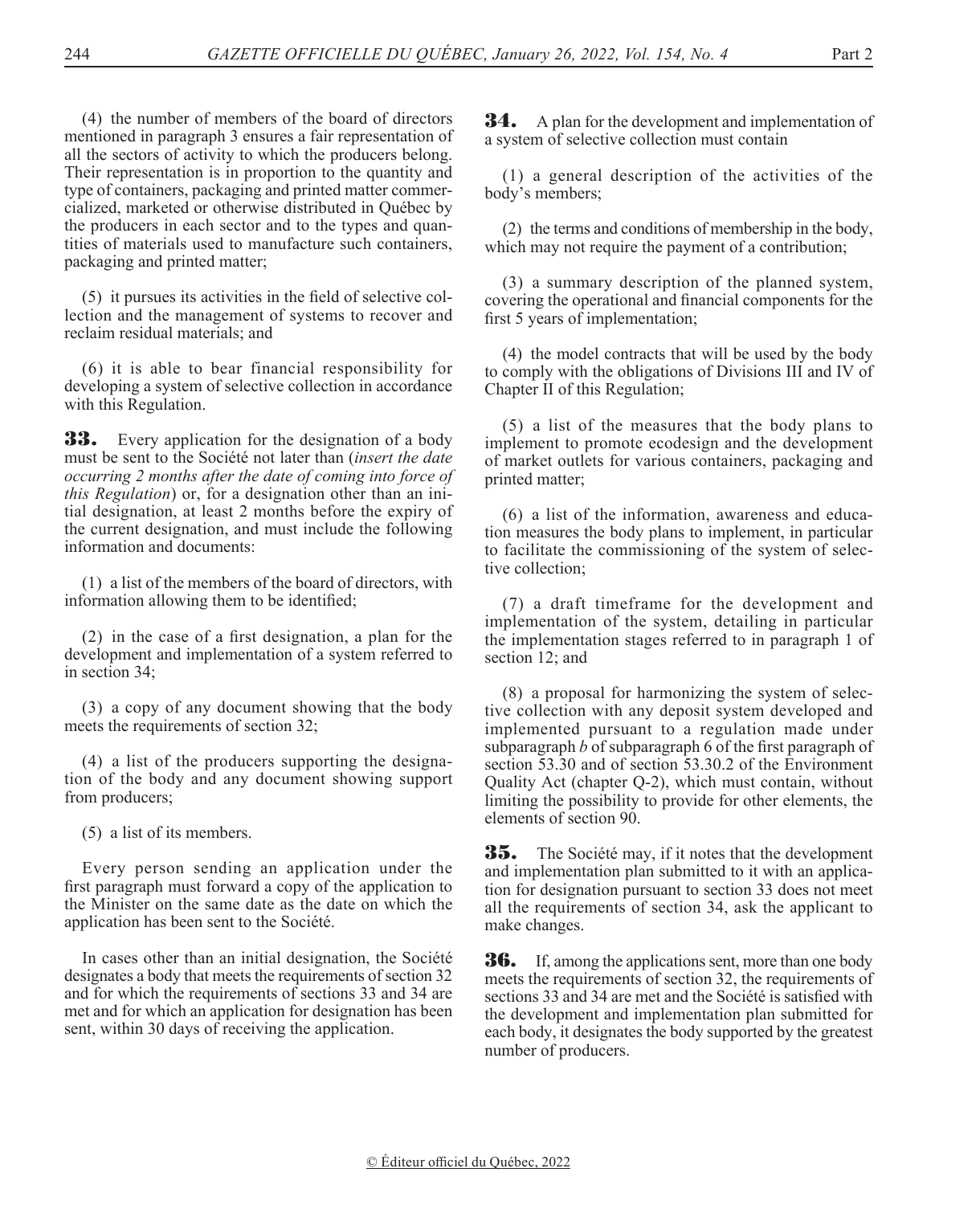**37.** On the expiry of the time limit set in section 33, if no application for designation has been sent, if no body for which an application has been sent meets the requirements of section 32, or if the requirements of sections 33 and 34 have not been met, the Société designates, within 30 days of the expiry of the time limit, any body which, in its opinion, is able to assume the obligations of subdivision 1 of Division II of this Chapter, even if the body, which must still be constituted as a non-profit legal person and have its head office in Québec, meets only some or none of the other requirements.

The Société must, before designating a body pursuant to the first paragraph, obtain its agreement.

**38.** If the Société has not designated a body within the time allowed in section 31 or the first paragraph of section 37, the obligation provided for therein falls, as of the expiry of the time, on the Minister, who must act as soon as possible.

**39.** A body is designated for a period of 5 years.

On expiry, it is automatically renewed for the same period, provided that the body has filed with the Société and with the Minister, not later than 6 months prior to expiry, a report on the implementation and effectiveness of the system of selective collection and that the Société has indicated that it is satisfied with the report not later than 4 months prior to expiry.

**40.** The report referred to in section 39 must contain at least the following information on the current designation period:

(1) an overview of the progress of the types of materials taken in charge by the system of selective collection;

(2) a description of the main problems encountered in the implementation of the system and the manner in which the designated body solved them;

(3) a description of the elements that, according to the body, allowed the system to generate positive benefits on the management of residual materials in Québec;

(4) a description of the progress of the percentages of recovery and reclamation achieved;

(5) an estimate of the quantities of greenhouse gas emissions that the measures implemented by the system of selective collection allowed to prevent;

(6) if applicable, a description of the measures contained in a remedial plan sent pursuant to section 82;

(7) the proportion of residual materials sent to a reclamation site within the meaning of section 77, per type of material, that were processed and transformed for reintroduction into an industrial process to manufacture new products within the meaning of subparagraph 1 of the first paragraph of section 77.

The report referred to in the first paragraph must set out the aims and priorities of the designated body for the following 5 years, which must describe in particular, for those years, the elements referred to in subparagraphs 3 to 7 of the first paragraph of section 34.

The report must also state the comments and recommendations made by environmental groups, in particular during the consultations held pursuant to section 65. Where the body decides not to act on certain recommendations, it must justify its position in the report.

**41.** The Société may, within the month following the submission of the report referred to in the second paragraph of section 39, suggest changes to the body that submitted the report.

The Société informs the Minister, within the time limit set in the first paragraph, of the changes it has suggested to the body.

The body has 2 weeks from the receipt of the proposed changes from the Société to make changes to the report or justify its decision not to make a suggested change.

42. If the Société has not ruled on a report within the time limit, the report is deemed to be satisfactory to the Société and the body's designation is automatically renewed on expiry with no further notice or time limit.

The Société must, without delay, send to the body and to the Minister written confirmation of the renewal of the designation.

43. A body's designation is not renewed if

(1) the body has failed to submit its report within the time limit set in the second paragraph of section 39; or

(2) the body has submitted a report within the time limit set in the second paragraph of section 38, but the Société has stated that it is not satisfied with the report within the time limit set in the second paragraph of that section.

Where a designation is not renewed for a reason set out in the first paragraph, the Société must, at least 6 months before the expiry of the designation, notify the body and the Minister, giving the reason for non-renewal.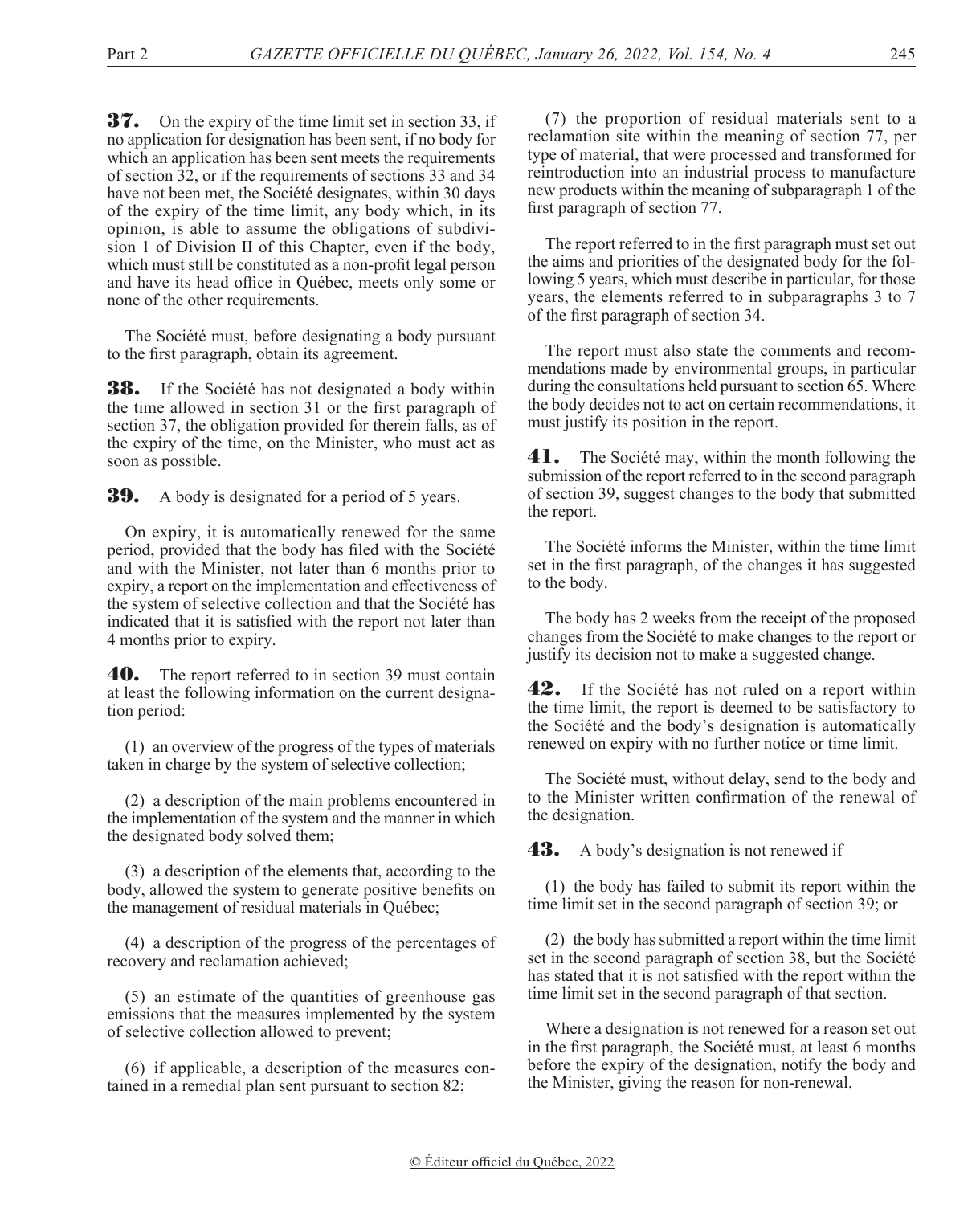The Société must also, as soon as possible, post on its website a notice informing producers that the body's designation has not been renewed.

**44.** Where a body's designation will not be renewed on expiry, the Société must begin a process that will allow it, in the 6 months prior to expiry, to designate, to ensure the implementation and financing of a system of selective collection developed and implemented by another body, any body that meets the requirements of section 32, for which the requirements of sections 33 and 34 have been met and for which an application for designation as a management body for the system of selective collection has been filed. It sends confirmation of the designation to the body and to the Minister without delay.

If the Société has not designated a body within the time limit in the first paragraph, the obligation provided for therein falls, as of the expiry of the time limit, on the Minister, who must act as soon as possible.

**45.** The Société may terminate a current designation if

(1) the designated body fails to comply with a provision of this Regulation or of its general by-laws;

(2) the designated body ceases operations for any reason, including bankruptcy, liquidation or the assignment of its property;

(3) the designated body has filed false or misleading information with the Société or has made false representations; or

(4) more than 50% of the members of the designated body request termination.

For this purpose, the Société sends written notice to the body and to the Minister stating the reason for the termination of designation.

If termination is for a reason provided for in subparagraph 1 of the first paragraph, the body must remedy its failure within the time limit set in the notice, failing which its designation is terminated by operation of law on the expiry of the time limit. If termination is for a reason provided for in subparagraph 2, 3 or 4 of the first paragraph, its designation is terminated by operation of law on the date of receipt of the notice by the body.

The Société must post on its website, as soon as possible, a notice informing producers that the body's designation has been terminated.

**46.** Where the Société sends a notice referred to in the second paragraph of section 45, it must take steps, within 6 months of sending the notice, to designate any body which, in its opinion, is able to assume the obligations of subdivision 1 of Division II of this Chapter, even if the body, which must still be constituted as a non-profit legal person and have its head office in Québec, meets only some or none of the other requirements.

The Société must, before designating a body pursuant to the first paragraph, obtain its agreement.

A designation under the first paragraph takes effect from the date on which a notice informing the body of the designation is received by the body.

47. Despite section 46, an application for designation as management body may be filed with the Société at any time after a notice has been sent under the second paragraph of section 45.

Sections 31 to 36 apply, with the necessary modifications, to any application filed pursuant to the first paragraph.

The designation of a body whose application was filed pursuant to the first paragraph and which meets the conditions of section 32 must be given priority over the designation of a body pursuant to the first paragraph of section 46.

**48.** If the designation of a body ends prior to expiry or is not renewed, the body must continue to meet its obligations until a new body has been designated.

A body whose designation is terminated must take all necessary steps to ensure that the body that will take its place is able to fulfill all its obligations under this Regulation as soon as possible. The 2 bodies may, for that purpose, enter into a contract to determine the terms and conditions that apply, in particular, to the management of contracts entered into by the body whose designation is terminated.

## **DIVISION II**

OBLIGATIONS, RIGHTS AND RESPONSIBILITIES

*§1. Of the designated body*

**49.** Every body designated pursuant to Division I of this Chapter must assume, in place of the producers, the obligations of those producers under this Regulation.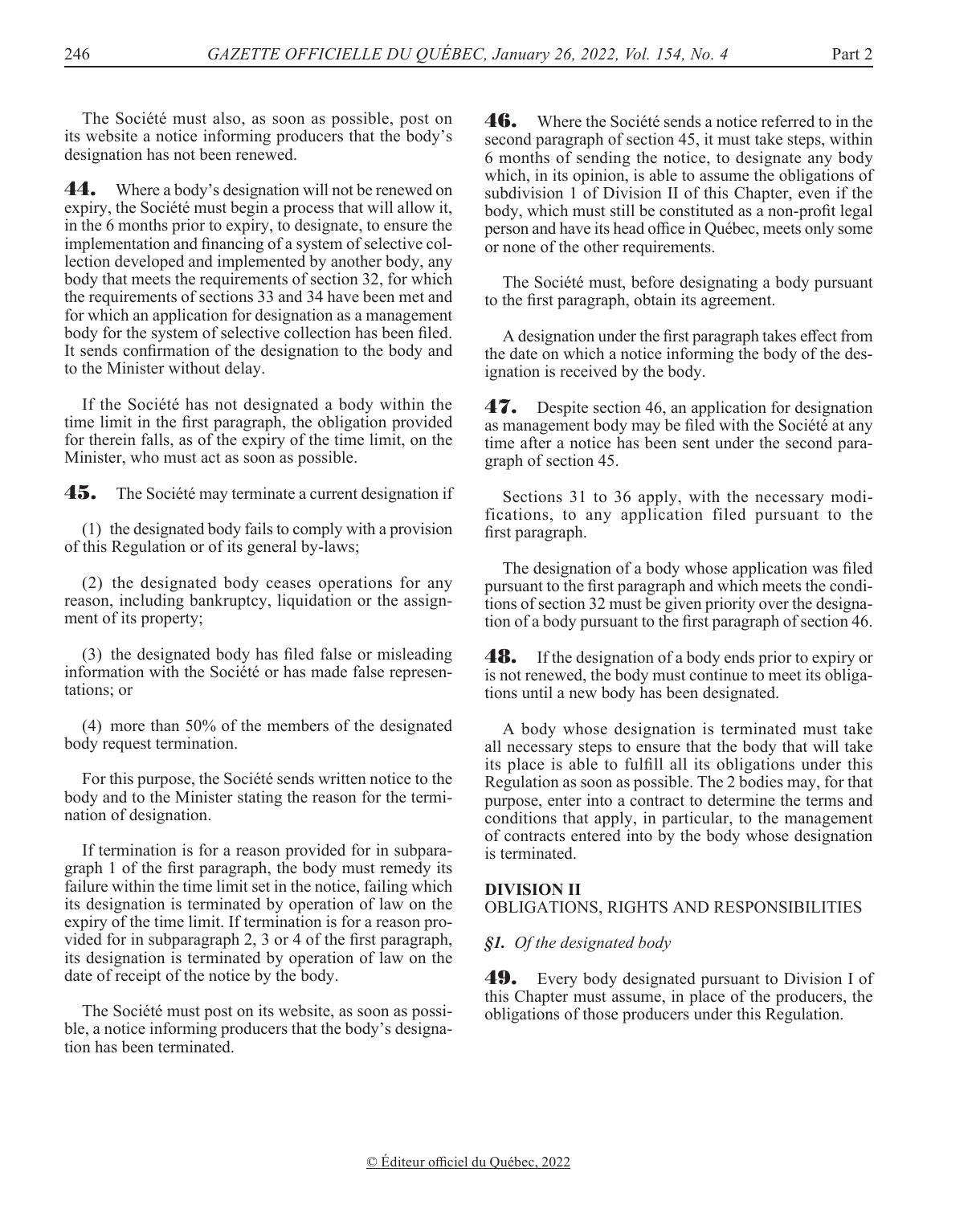## *§§1. Rules of governance*

**50.** A designated body must, within 8 months after its designation, ensure that

(1) in addition to the conditions set out in paragraphs 3 and 4 of section 32, the board of directors of the body has enough members to ensure representation in proportion to the financial contribution made by producers to the system of selective collection;

(2) each producer is entitled to only one seat on the board of directors;

(3) each member of the board of directors who is not a member of the body pursues or has pursued activities in the field of selective collection.

51. A body must, within 8 months after its designation, adopt general by-laws providing for

(1) rules of ethics and professional conduct for the members of the board of directors and employees, addressing compliance with laws and regulations, the confidentiality of information obtained in the performance of their duties, conflicts of interest and apparent conflicts of interest;

(2) the procedure for convening meetings, making decisions and ensuring the necessary quorum at meetings of the board of directors;

(3) the contents of the minutes from meetings of the board of directors, which must record the decisions made and their approval by the board of directors;

(4) the inclusion of any topic raised by a member of the monitoring committee established pursuant to section 66 on the agenda at the next ensuing meeting of the board of directors, at the member's request, and the presence of the member to present it.

The body must also implement measures, within the same time limit, to ensure that data gathered for the development, implementation and management of the system of selective collection are used in accordance with the applicable laws and regulations and ensure protection for the personal and confidential information of its members.

**52.** The following items must be entered on the agenda for each annual general meeting of the members of a designated body:

(1) a presentation of the body's activities during the preceding calendar year;

(2) changes in the implementation of the system and the costs incurred;

(3) the possibility for members to give their opinion on those topics.

**53.** Within 15 days following its designation, the designated body must establish a committee to select mediators pursuant to the second paragraph of section 18 or section 21.

The committee referred to in the first paragraph must include 2 persons chosen by the Union des municipalités du Québec and the Fédération québécoise des municipalités locales et régionales (FQM), and 2 persons who are members of the designated body, chosen by the body.

The selection committee must, within 2 months of its establishment, draw up a list of 20 mediators accredited by the Institut de médiation et d'arbitrage du Québec.

If training on the operation of the system of selective collection is needed to allow the mediators referred to in the third paragraph to perform their duties, the costs of the training are borne jointly and equally by the designated body and the municipal federations referred to in the second paragraph.

**54.** The list of mediators drawn up pursuant to section 53 is sent to the Minister, the Société and the Institut de médiation et d'arbitrage du Québec within 14 days of being drawn up.

55. Within 3 months after its designation, the designated body must set up a contingency fund that allows it to meet its obligations under this Regulation, and maintain it for the duration of its designation.

Within the same time limit, the body must establish the terms and conditions for contributions to the contingency fund by its members.

#### *§§2. Submission of plans and reports and monitoring committees*

**56.** Not later than 2 years following its designation, the designated body must submit a plan to the Société describing how it intends to fulfill its obligation to collect and transport residual materials from all outdoor public spaces in municipalities of over 25,000 inhabitants referred to in subparagraphs *c* and *d* of paragraph 1 of section 12, when those public spaces are not covered by a contract to collect and transport residual materials entered into pursuant to sections 18 to 24.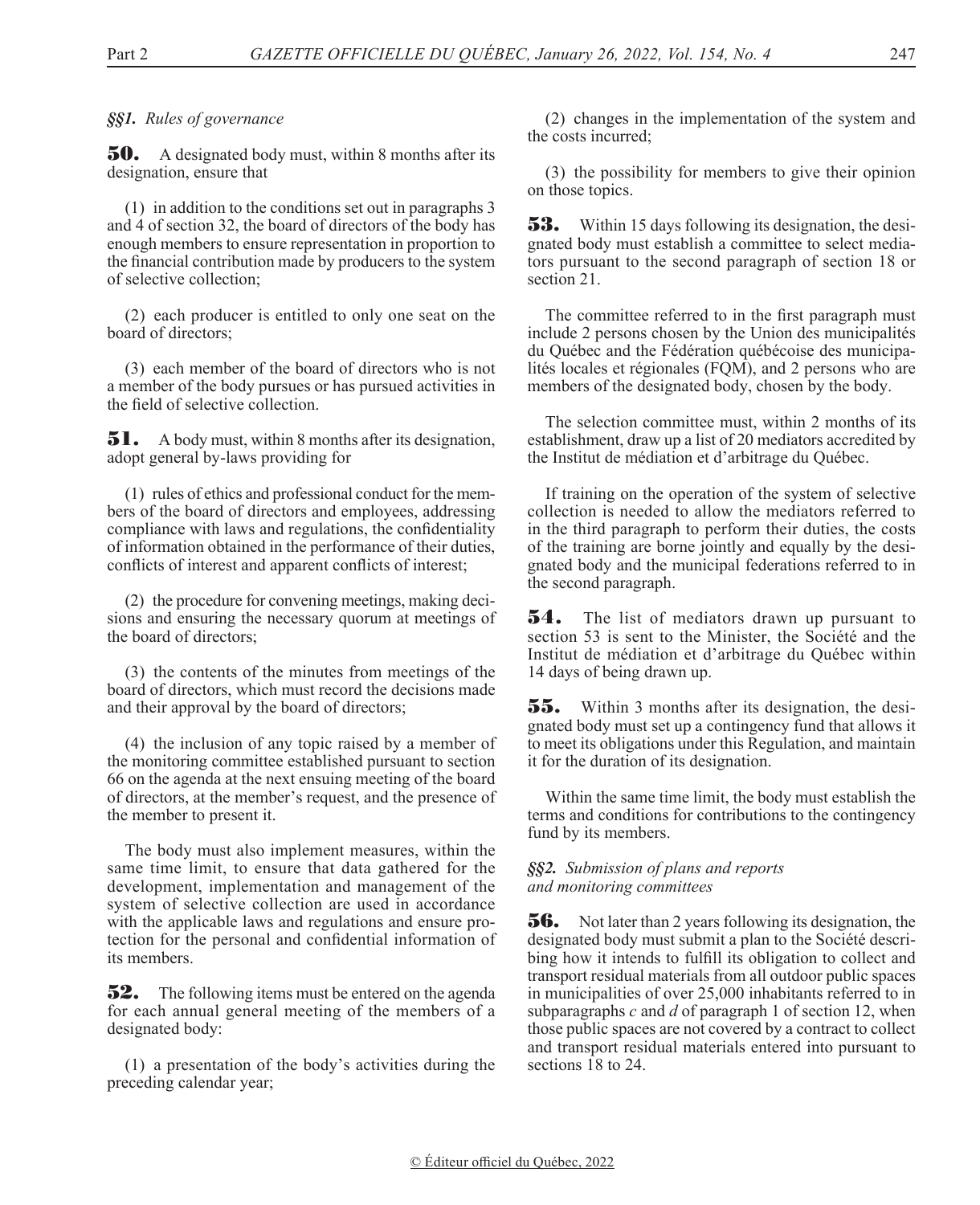**57.** The plan referred to in section 56 must contain

(1) an identification and a map of all the outdoor public spaces concerned; and

(2) a description of the way in which the designated body intends to collect and transport residual materials from the outdoor public spaces, which must have a minimum of 2 phases.

**58.** Not later than 30 April each year, the designated body must send to the Société and the Minister, with respect to the system of selective collection, a report on its activities for the preceding calendar year along with its audited financial statements.

The financial statements must be audited by an independent third person who is a professional within the meaning of section 1 of the Professional Code (chapter C-26) and authorized by the order of which the professional is a member to complete an audit mission. The financial statements may also be audited by any other person legally authorized to perform such an activity in Québec.

**59.** The report referred to in the first paragraph of section 58 must contain

(1) the name and professional contact information of each of its directors;

(2) a list of its members and of the persons referred to in section 7;

(3) the name of the system of selective collection, if any;

(4) a description of the selective collection services, detailing the collection services provided for the residential sector, industries, businesses and institutions as well as public spaces;

(5) the information referred to in subparagraph *c* of subparagraph 5 of the first paragraph of section 15, by type of material, by administrative region and by inhabitant;

(6) the information referred to in subparagraphs *d*  and *e* of subparagraph 5 of the first paragraph of section 15 by type of material, by administrative region and by inhabitant;

(7) the quantity of residual materials generated by containers, packaging and printed matter covered by this Regulation that was disposed of or used to produce energy, by administrative region and by inhabitant;

(8) the recovery and reclamation rates referred to in sections 73, 75 and 79 that are achieved;

(9) the final destination of the residual materials referred to in subparagraph *c* of subparagraph 5 of the first paragraph of section 15 and the name and address of the persons who recovered them, conditioned them, stored them, reclaimed them or disposed of them;

(10) for each type of container, packaging and printed matter, the criteria for modulating the cost of collecting, transporting, sorting, conditioning and reclaiming them, taking into account criteria such as those set out in subparagraphs *a* to *d* of subparagraph 2 of the first paragraph of section 15;

(11) the amounts charged to producers by the designated body, which must correspond to the net costs of implementing the system in cost per kilogram of material involved and, if the costs are internalized in the sale price of a product, the cost of recovering, recycling and reclaiming the containers concerned whose cost is internalized in the sale price of the product; and

(12) the quantity of compostable, biobased or degradable materials referred to in the first paragraph of section 86 and, if applicable, the amount of the sum paid pursuant to the second paragraph of section 86 and the measures the body put in place to discourage the use of those materials.

**60.** The report referred to in the first paragraph of section 58 must, in addition, contain

(1) a list of the contracts entered into by the designated body and a summary of their contents and, if applicable, a list of any changes made to current or renewed contracts;

(2) a description of the measures put in place to promote the eco-design of containers, packaging and printed matter and to allow the system of selective collection to contribute to the fight against climate change, in particular by reducing the greenhouse gas emissions attributable to the system;

(3) a description of the way in which the body has ensured, with respect to the management of the residual materials generated by containers, packaging and printed matter that have been recovered, that the selection of a form of reclamation complies with the order of priority set out in paragraph 1 of section 13, or a justification for failing to respect that order;

(4) a description of the way in which the body has, in developing and implementing the system of selective collection, taken into account the principles forming the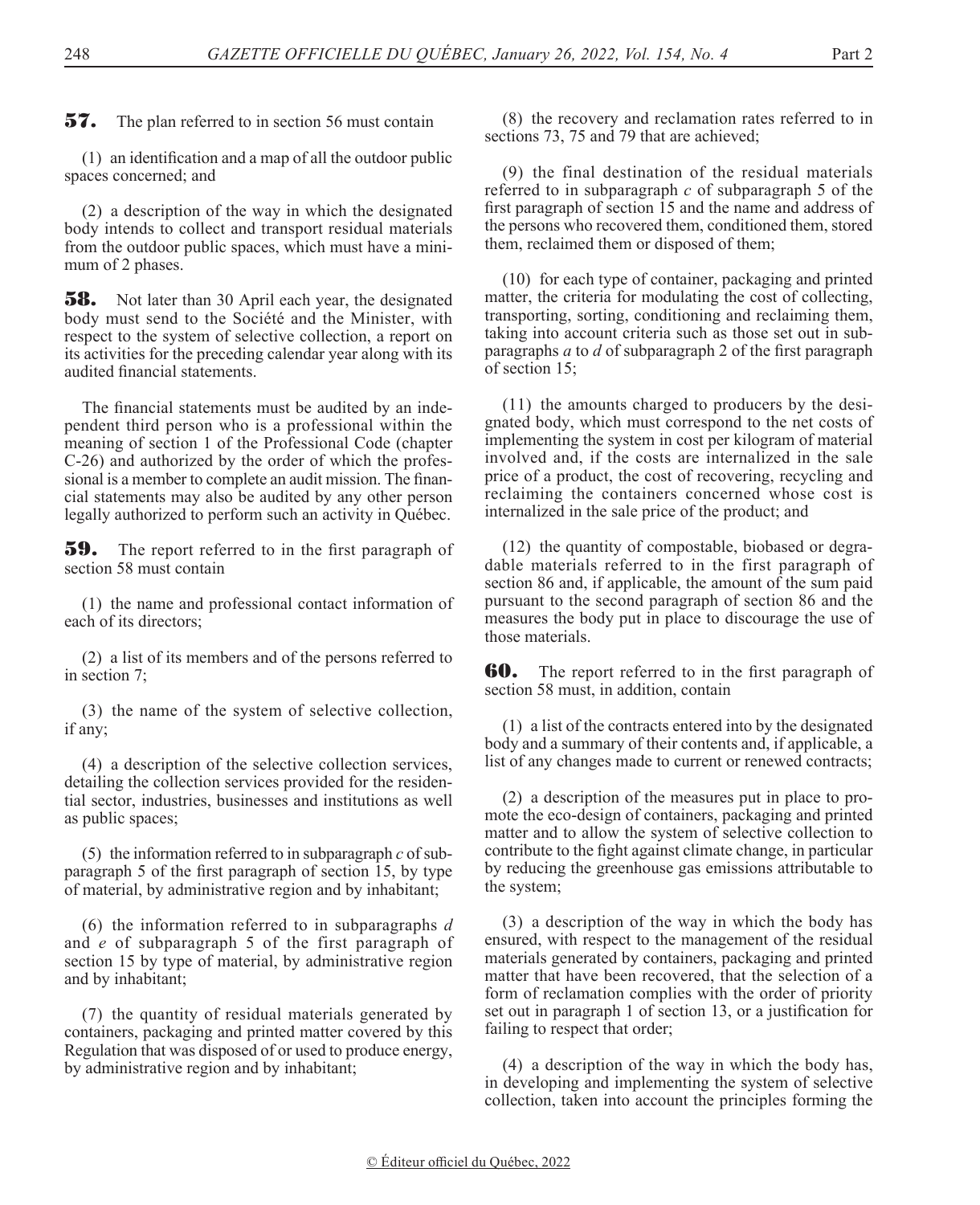basis for the circular economy and the social economy within the meaning of section 3 of the Social Economy Act (chapter E-1.1.1);

(5) a description of its information, awareness and education activities and of the research and development activities completed during the year or scheduled for the following year;

(6) the results of all the studies carried out during the year, in particular the studies of the sampling of residual materials carried out pursuant to section 81;

(7) a list of its committees, the mandate of each committee and the names of its members;

(8) more specifically, with respect to the monitoring committees, their composition, the name of their members, the dates of their meetings, the topics on the agenda at each meeting, and the recommendations made by the committees to the board of directors;

(9) the actions taken on the recommendations made by the monitoring committees and, if applicable, the reason for which no action is taken on a recommendation;

(10) a list of the mediators selected pursuant to section 53;

(11) a report containing the information listed in subparagraph *vii* of subparagraph *h* of subparagraph 5 of the first paragraph of section 15;

(12) any change made to the system and any change planned for the following year; and

(13) the way in which the system of selective collection has been harmonized with a deposit system developed and implemented pursuant to a regulation made under subparagraph *b* of subparagraph 6 of the first paragraph of section 53.30 and section 53.30.2 of the Environment Quality Act (chapter Q-2).

**61.** The financial statements referred to in the first paragraph of section 58 must contain

(1) the contributions required from the producers for the financing of the system;

(2) any form of income from the operation of the system and, if applicable, of a deposit system developed, implemented and financed under a regulation made pursuant to subparagraph *b* of subparagraph 6 of the first paragraph of section 53.30 and section 53.30.2 of the Environment Quality Act (chapter Q-2);

(3) the expenses associated with the recovery and reclamation of the residual materials referred to in the Regulation;

(4) the expenses associated with the information, awareness and education activities aimed in particular at informing consumers on the environmental benefits of recovery and reclamation of the residual materials concerned and on the types of residual materials involved in the system of selective collection;

(5) the expenses associated with the research and development activities on the elements referred to in subparagraph 4 of the first paragraph of section 15;

(6) the expenses paid by the Société for fulfilling its obligations under this Regulation; and

(7) any other expenses associated with the implementation of the system of selective collection.

**62.** Where a remedial plan referred to in the second paragraph of section 82 must be produced by the designated body, the annual report must also contain a detailed description of the measures in the plan that have been implemented during the year covered by the report, along with the costs incurred and that have not yet been incurred for the implementation of the measures.

**63.** The Société must, within 3 months after receipt of the designated body's annual report, send to the body the results of its analysis of the report including

(1) a list of the information required by sections 59 to 62 that do not appear; and

(2) any other obligation provided for in this Regulation that has not been complied with by the body and the time limit set for indicating how the situation is to be remedied and the schedule to do so.

It must also, in the same time limit as that set in the first paragraph, send to the Minister a written summary of the results of the analysis it made of the body's annual report, which must include the list provided for in subparagraph 1 of the first paragraph, and formulate its recommendations on the manner in which the system of selective collection could be improved.

**64.** The information in the annual report is public information.

**65.** At least every 5 years, the designated body must consult with environmental groups and consumers to present the development of the system of selective collection and gather their comments and recommendations.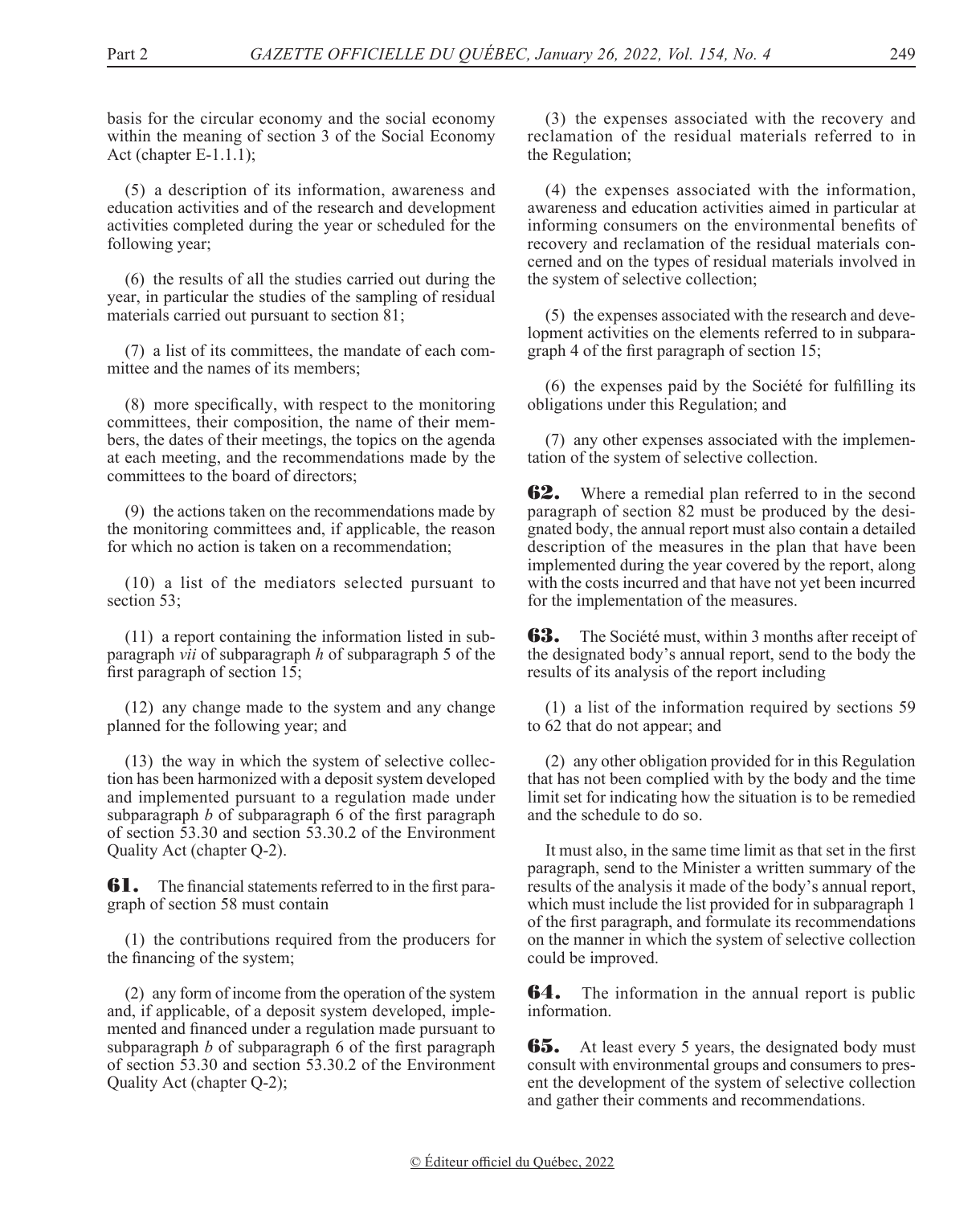**66.** During 2025, the designated body must establish a committee to monitor the implementation of local services and a committee to monitor the collection of materials.

The members of the committees must be independent from the members of the designated body's board of directors.

**67.** The designated body must ensure that the members of each committee meet at least twice during the first year of development of the system of selective collection and at least 3 times per year thereafter.

**68.** The members of the committee monitoring the implementation of local services represent the following persons and bodies, taking regional or territorial particularities into account:

(1) municipal bodies that are parties to contracts entered into pursuant to Divisions III and IV of Chapter II of this Regulation;

(2) the suppliers of services to collect and transport residual materials covered by this Regulation.

A person or body referred to in the first paragraph may only be represented on the committee by a single person.

Three seats as observers on the monitoring committee are held by the designated body, the Ministère du Développement durable, de l'Environnement et des Parcs and the Société.

**69.** The members of the committee monitoring the collection of materials represent the following persons and bodies having a domicile or establishment in Québec, taking into account the range of business models and the various types of material making up the containers, packaging and printed matter:

(1) the managers of sorting centres for the sorting of residual materials;

(2) residual material conditioners;

(3) residual material reclaimers;

(4) persons acting as intermediaries in the buying or selling of residual materials, such as brokers;

(5) if applicable, a member of the board of directors of a body designated pursuant to a regulation made under subparagraph *b* of subparagraph 6 of the first paragraph of section 53.30 and section 53.30.2 of the Environment Quality Act (chapter Q-2).

A person or body referred to in the first paragraph may only be represented on the committee by a single person

Three seats as observers on the monitoring committee are held by the designated body, the Ministère du Développement durable, de l'Environnement et des Parcs and the Société.

**70.** Every 2 years, one third of the members of each committee referred to in sections 68 and 69 must be replaced by new members who meet the conditions in those sections.

**71.** The monitoring committees are responsible for

(1) monitoring the implementation and management of the system;

(2) anticipating the issues that may arise when implementing and managing the system; and

(3) raising the issues with the designated body and recommending ways to resolve them.

**72.** The designated body must follow up on all the issues raised and all ways to resolve them recommended by a monitoring committee.

The designated body must send to the monitoring committees, at their request, any operational and financial information for the system that they need to fulfill their mandate.

*§§3. Recovery and reclamation rates*

73. **Recovery rates** - A body designated pursuant to section 31 is required to achieve the recovery rates specified in this section from the residual materials generated by containers, packaging and printed matter referred to in sections 4 to 6 and 8 to 9.

The rates specified in this section are determined by type of material.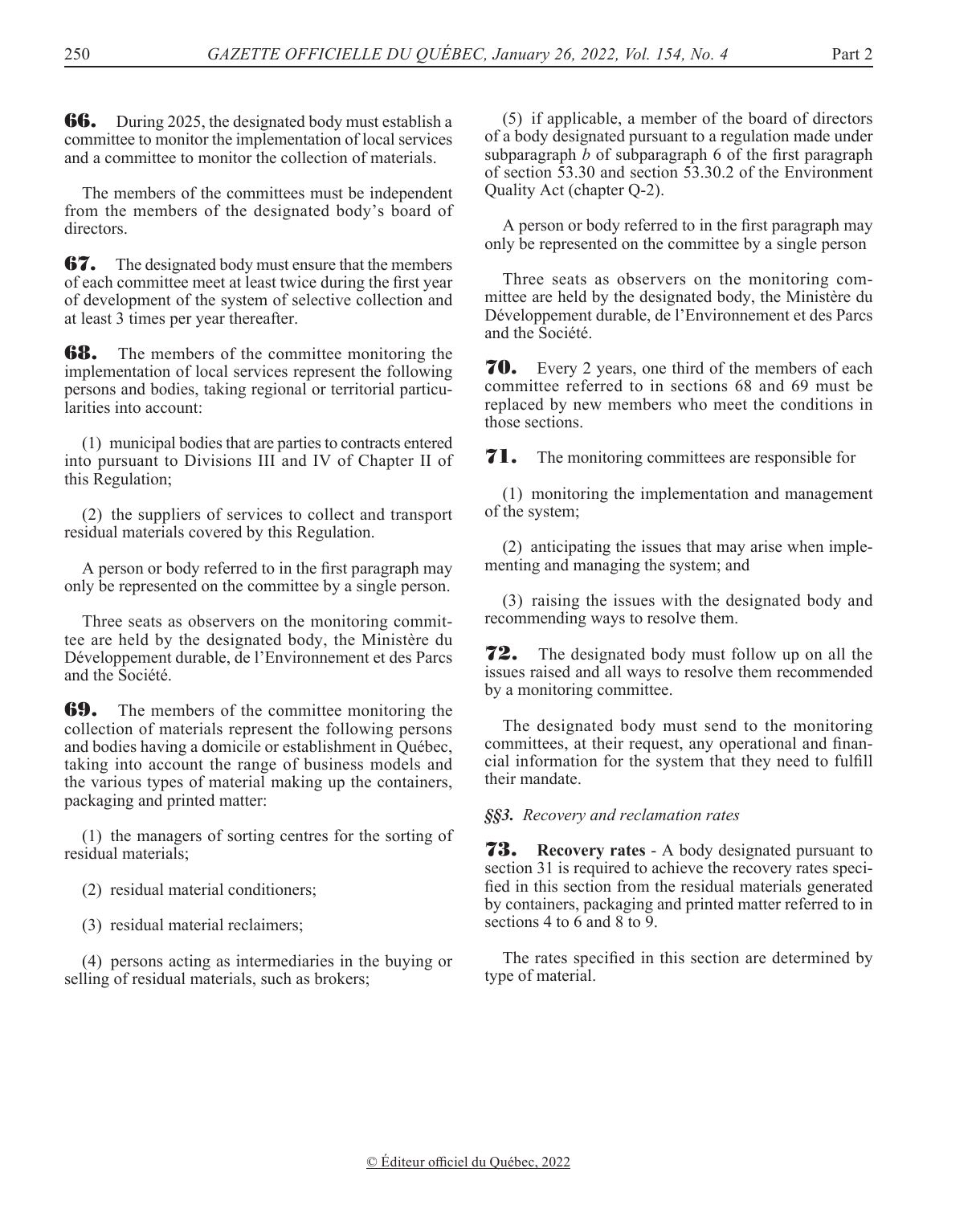| The minimum rates to be achieved beginning in the year |  |
|--------------------------------------------------------|--|
| 2027 are as follows:                                   |  |

| <b>Type of material</b>                                                                  | Minimum annual recovery rate to be<br>achieved beginning in year 2027 |
|------------------------------------------------------------------------------------------|-----------------------------------------------------------------------|
| 1- Cardboard                                                                             | 85%, increased to 90% after 5 years                                   |
| 2- Printed matter,<br>containers and packaging<br>made of fibres other<br>than cardboard | 80\%, increased to 85\% after 5 years                                 |
| 3- Rigid plastics of<br>the high-density<br>polyethylene (HDPE) type                     | 80%, increased by 5% every 5 years<br>until the rate reaches $90\%$   |
| 4- Rigid plastics of<br>the polyethylene<br>terephthalate (PET) type                     | 80\%, increased by 5\% every 5 years<br>until the rate reaches 90%    |
| 5- Other rigid plastics                                                                  | 75%, increased by 5% every 5 years<br>until the rate reaches 85%      |
| 6- Flexible plastics                                                                     | 50%, increased by 5% every 5 years<br>until the rate reaches 65%      |
| 7- Glass                                                                                 | 70%, increased to 75% after 5 years                                   |
| 8- Metals other than<br>aluminum                                                         | 75%, increased by 5% every 5 years<br>until the rate reaches $90\%$   |
| 9-Aluminum                                                                               | 55%, increased by 5% every 5 years<br>until the rate reaches $70\%$   |

**74.** The recovery rates for residual materials listed in section 73 are calculated by dividing, for each type of material, the weight of the materials recovered by the weight of the materials of which the containers, packaging and printed matter covered by this Regulation are made multiplied by 100.

For the purposes of the first paragraph, the weight of the materials recovered is determined by the designated body through sampling carried out in accordance with the conditions of section 81 and the weight of the materials of which the containers, packaging and printed matter are made concerns only the weight of materials collected and transported under a contract entered into pursuant to Division III of Chapter II of this Regulation in the year for which the rate is calculated.

Only materials that are traced may be considered in the calculation referred to in the first paragraph.

75. A body designated pursuant to section 31 is required to achieve the reclamation rates specified in this section from the residual materials generated by containers, packaging and printed matter referred to in sections 4 to 6 and 8 to 9.

The rates specified in this section are determined by type of material.

The minimum rates to be achieved are as follows:

(1) for the years 2027 to 2029:

| <b>Type of material</b>                                                                  | Minimum annual reclamation rate<br>to be achieved for years 2027 to 2029 |
|------------------------------------------------------------------------------------------|--------------------------------------------------------------------------|
| 1- Cardboard                                                                             | 75%                                                                      |
| 2- Printed matter,<br>containers and packaging<br>made of fibres other<br>than cardboard | 70%                                                                      |
| 3- Rigid plastics of<br>the high-density<br>polyethylene (HDPE) type                     | 65%                                                                      |
| 4- Rigid plastics of<br>the polyethylene<br>terephthalate (PET) type                     | 70%                                                                      |
| 5- Other rigid plastics                                                                  | 65%                                                                      |
| 6- Flexible plastics                                                                     | 40%                                                                      |
| 7- Glass                                                                                 | 65%                                                                      |
| 8- Metals other than<br>aluminum                                                         | 70%                                                                      |
| 9-Aluminum                                                                               | 50%                                                                      |

(2) for the years 2030 and following:

| <b>Type of material</b>                                                                  | Minimum annual reclamation rate<br>to be achieved beginning<br>in the year 2030   |
|------------------------------------------------------------------------------------------|-----------------------------------------------------------------------------------|
| 1- Cardboard                                                                             | 75%, increased by 5% every 5 years<br>until the rate reaches $85\%$               |
| 2- Printed matter,<br>containers and packaging<br>made of fibres other<br>than cardboard | 70%, increased by 5% every 5 years<br>until the rate reaches $85\%$               |
| 3- Rigid plastics of<br>the high-density<br>polyethylene (HDPE) type                     | 65%, increased by 10% every 5 years<br>until the rate reaches a minimum of $85\%$ |
| 4- Rigid plastics of<br>the polyethylene<br>terephthalate (PET) type                     | 65%, increased by 10% every 5 years<br>until the rate reaches 85%                 |
| 5- Other rigid plastics                                                                  | 65%, increased by 10% every 5 years<br>until the rate reaches $85\%$              |
| 6- Flexible plastics                                                                     | 50%, increased by 10% every 5 years<br>until the rate reaches $80\%$              |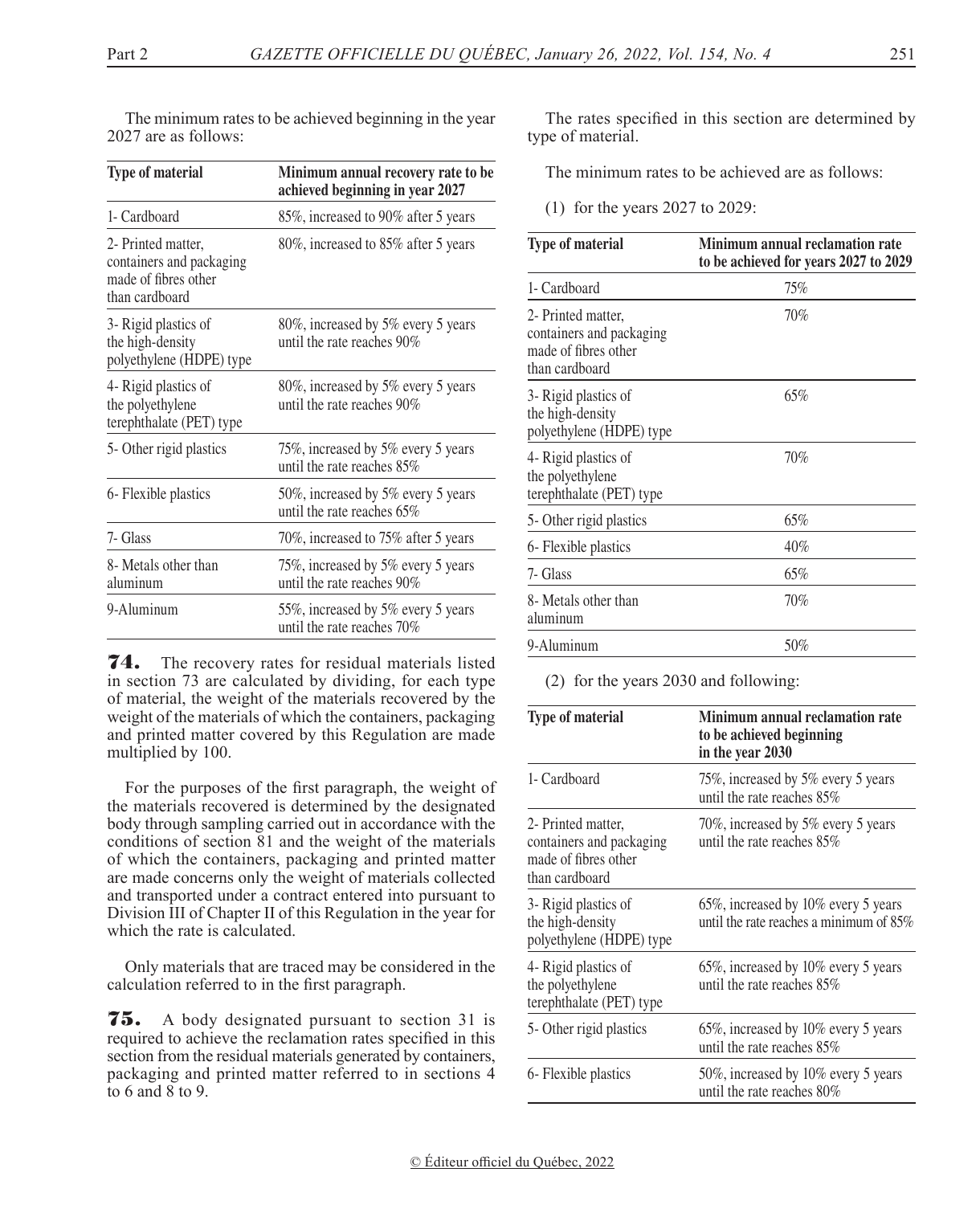| <b>Type of material</b>          | Minimum annual reclamation rate<br>to be achieved beginning<br>in the year 2030 |
|----------------------------------|---------------------------------------------------------------------------------|
| 7- Glass                         | 65%, increased by 10% every 5 years<br>until the rate reaches 85%               |
| 8- Metals other than<br>aluminum | 70%, increased by 10% every 5 years<br>until the rate reaches $80\%$            |
| 9-Aluminum                       | 50%, increased by 10% every 5 years<br>until the rate reaches $80\%$            |

**76.** The reclamation rates for residual materials listed in section 75 are calculated as follows:

(1) for the rates referred to in subparagraph 1 of the third paragraph of section 75, by dividing, by type of material, the weight of the materials sent after sorting to a conditioner by the weight of the materials of which the containers, packaging and printed matter covered by this Regulation are made multiplied by 100;

(2) for the rates referred to in subparagraph 2 of the third paragraph of section 75, by dividing, by type of material, the weight of the materials sent by a conditioner to a reclamation site by the weight of the materials of which containers, packaging and printed matter covered by this Regulation are made multiplied by 100.

For the purposes of the first paragraph, the weight of materials sent to a conditioner or to a reclamation site, as the case may be, is determined by the designated body through sampling carried out in accordance with the conditions of section 81 and the weight of the materials of which the containers, packaging and printed matter are made concerns only the weight of materials collected and transported under a contract entered into pursuant to Division III of Chapter II of this Regulation in the year for which the rate is calculated.

Only materials that are traced within the meaning of section 14 may be considered in the calculation referred to in the first paragraph.

77. The following sites are reclamation sites for the purposes of section 76:

(1) sites where the materials sent are processed and transformed for reintroduction into an industrial process to manufacture new products;

(2) sites where the materials sent are processed to be used as a substitute for raw materials.

The following sites are not reclamation sites for the purposes of section 76:

(1) sites where the materials sent are used to produce a fuel, heat or any other form of energy;

(2) sites where the materials sent are used as backfill or cover or for the landscaping of a landfill site;

(3) sites where the materials sent are subjected to biological processing, except those situated in the territories referred to in paragraph 5 of section 12.

**78.** The rates listed in sections 73 and 75 that are achieved by a producer must be audited by an independent third person who is a professional within the meaning of section 1 of the Professional Code (chapter C-26) and authorized by the order of which the professional is a member to complete an audit mission. They may also be audited by any other person legally authorized to perform such an activity in Québec.

**79.** A body designated pursuant to section 31 is required to achieve the local reclamation rates specified in this section from the residual materials generated by containers, packaging and printed matter referred to in sections 4 to 6 and 8 to 9.

The rates specified in this section are determined by type of material.

The minimum rates to be achieved beginning in 2030 are as follows:

| <b>Type of material</b>                                                                  | Minimum annual local reclamation<br>rate to be achieved beginning in 2030 |
|------------------------------------------------------------------------------------------|---------------------------------------------------------------------------|
| 1- Cardboard                                                                             | $90\%$                                                                    |
| 2- Printed matter,<br>containers and packaging<br>made of fibres other<br>than cardboard | 90%                                                                       |
| 3- Rigid plastics of<br>the high-density<br>polyethylene (HDPE) type                     | $90\%$                                                                    |
| 4- Rigid plastics of<br>the polyethylene<br>terephthalate (PET) type                     | $80\%$                                                                    |
| 5- Other rigid plastics                                                                  | 75%                                                                       |
| 6- Flexible plastics                                                                     | 50%                                                                       |
| 7- Glass                                                                                 | 70%                                                                       |
| 8- Metals other than<br>aluminum                                                         | 50%                                                                       |
| 9-Aluminum                                                                               | 50%                                                                       |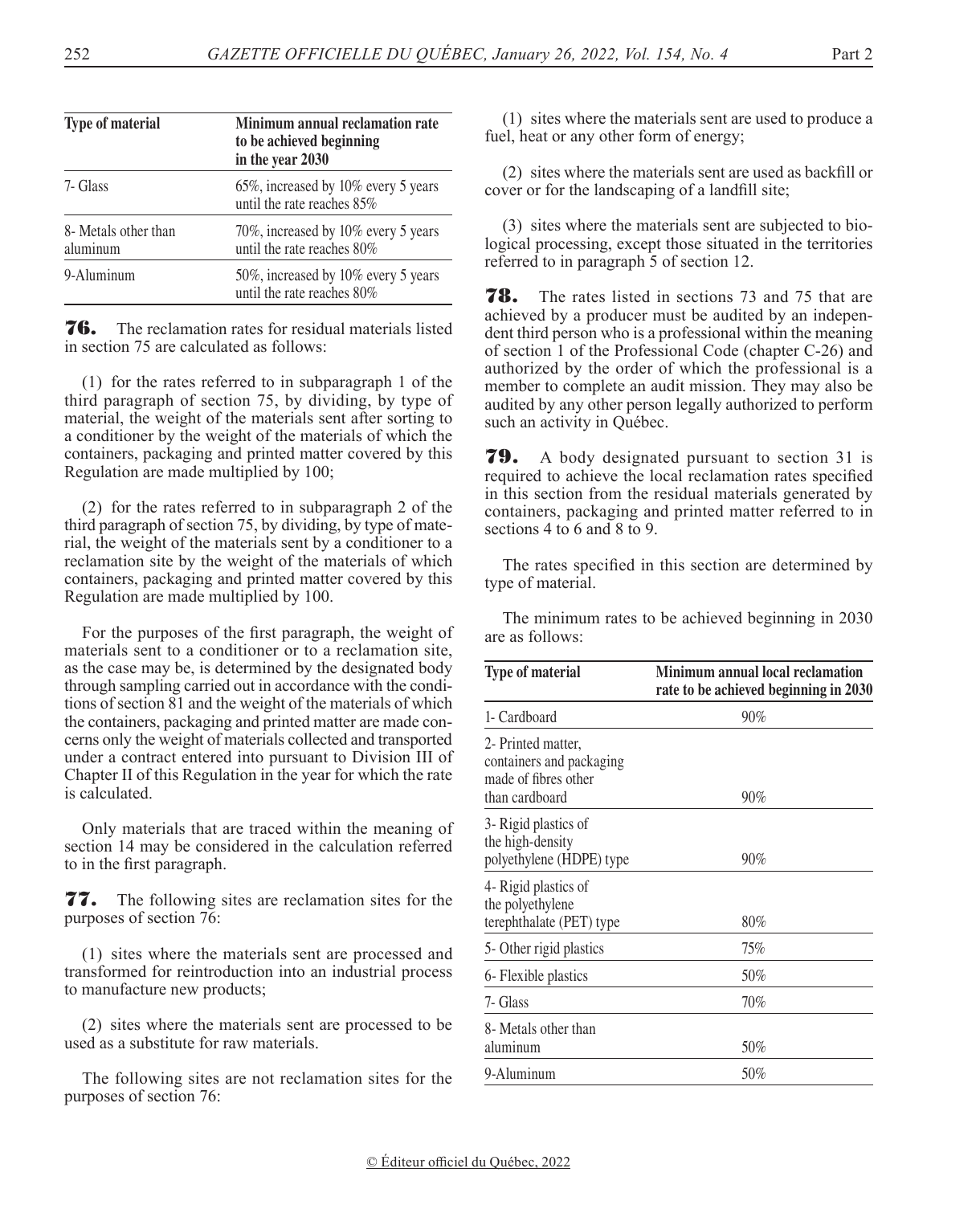**80.** The local reclamation rates listed in section 79 are calculated by dividing, by type of material, the weight of the materials sent by a conditioner to a local reclamation site by the weight of the materials sent to any reclamation site referred to in the first paragraph of section 77 multiplied by 100.

A local reclamation site within the meaning of the first paragraph is a reclamation site referred to in section 77 and situated in Québec.

**81.** To determine the weight of materials needed to calculate the rates referred to in sections 74 and 76, the designated body samples residual materials in sorting facilities and with conditioners in compliance with the following conditions:

(1) sampling in a sorting facility is conducted before and after the sorting of the materials;

(2) sampling with a conditioner is conducted when the materials are sent, by the conditioner, to the reclamation site or, if the conditioner is also the person who reclaims the materials, once conditioning has been completed;

(3) the materials are sampled at least once every 3 years in each sorting facility and with each conditioner;

(4) sampling is conducted in accordance with a sampling plan approved by a statistician.

**82.** The designated body must, each year and for each type of material referred to in sections 73, 75 and 79, determine if the recovery, reclamation and local reclamation rates have been achieved.

Where one or more prescribed rates have not been achieved, the body must, within 3 months after the date for submitting the annual report referred to in section 58, submit a remedial plan to the Société and to the Minister detailing the measures that will be implemented to achieve the rates.

**83.** The measures in the remedial plan must

(1) ensure that the minimum rates covered by the remedial plan can be achieved within 2 years; and

(2) take into account the measures contained in any remedial plan previously submitted to the Société and to the Minister.

The remedial plan must specify that the body must finance the measures it contains and the amount of the financing calculated in accordance with section 84.

In the case of a failure to achieve the minimum rate for local reclamation, the measures in the remedial plan must, in addition to the measures specified in the first paragraph,

(1) detail what the designated body plans to do to stimulate the development of local market outlets for the materials concerned; and

(2) specify that if the local reclamation rate is not achieved during 5 consecutive years, the increase in the financing of measures that the body has implemented for the local reclamation of materials and that is specified in the remedial plan referred to in the second paragraph of section 82 will double until the rate is achieved.

**84.** The amount of financing for the measures referred to in the second paragraph of section 83 is established

(1) using the equation

 $MFm = Pmm x M$ 

where:

 $MFm$  = the amount of the financing for the measures for the year concerned;

Pmm = the weight, in kilograms and by type of material, of the materials of which the containers, packaging and printed matter covered by this Regulation are made that are needed to achieve the prescribed rates for the year concerned;

 $M =$  an amount equivalent to the amount that the body required its members to pay during the previous year as a contribution to finance the costs of recovering and reclaiming materials for which the rate was not achieved; and

(2) when neither the recovery rate nor the reclamation rate is achieved, in a given year, for a type of material, by adding together the amount used to finance the measures in the remedial plan and multiplying by 0.75.

**85.** Where, for a given type of material, the recovery and reclamation rates, except the local reclamation rate, do not achieve the prescribed rates for a period of 5 consecutive years, despite the implementation of the remedial plans sent to the Société and to the Minister during that period, the body must pay to the Minister of Finance, not later than 30 April following the last of those years, an amount equivalent to the amount of the financing for the measures targeting that type of material that were included in the last remedial plan sent to the Minister pursuant to the second paragraph of section 82. If, for the last of those years, the gap between the rate prescribed and rate achieved is less than 5%, the amount to be paid is reduced by half.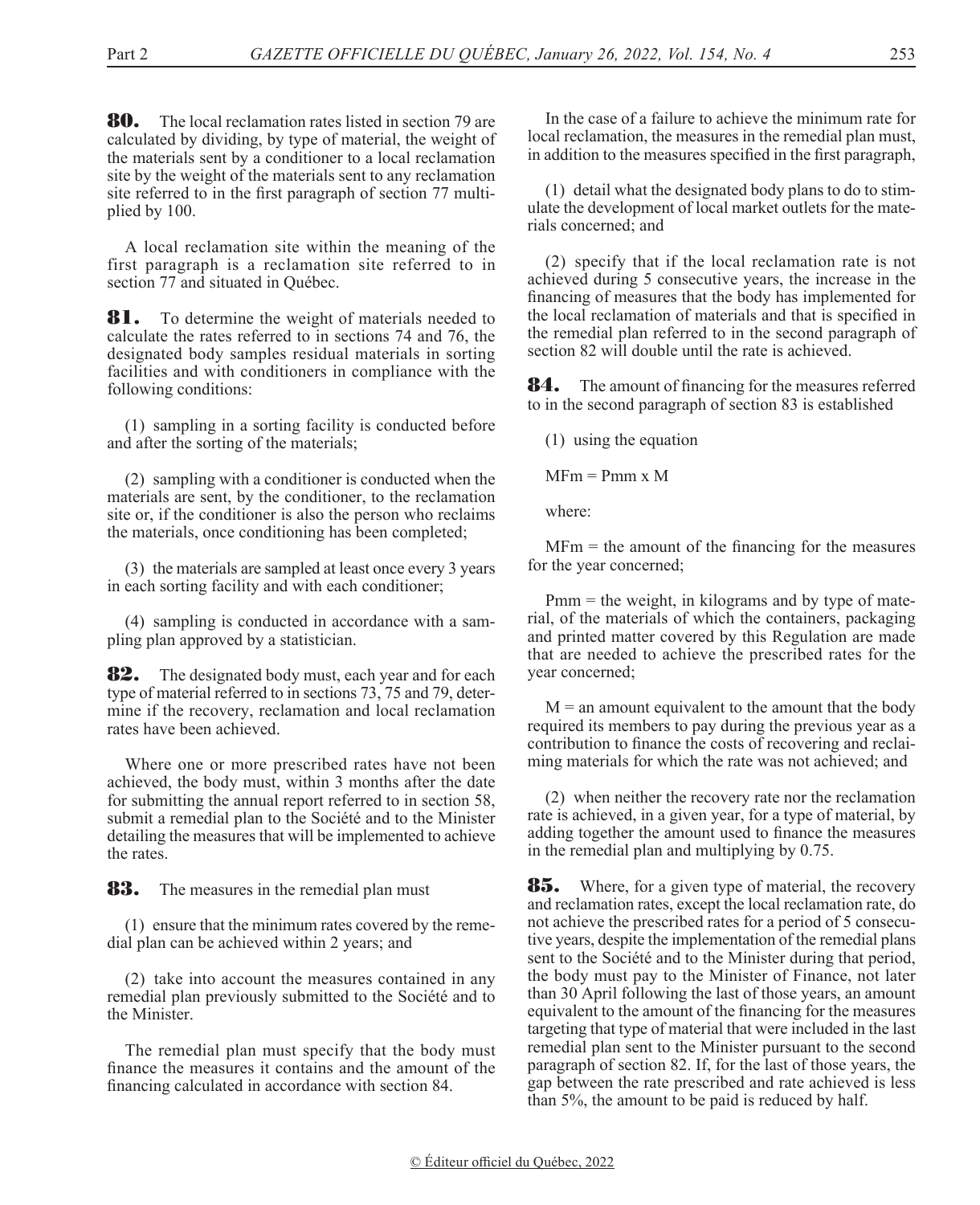The sums paid pursuant to the first paragraph are paid into the Fund for the Protection of the Environment and the Waters in the Domain of the State established under the Act respecting the Ministère du Développement durable, de l'Environnement et des Parcs (chapter M-30.001).

Any sum not paid within the prescribed time bears interest, from the date of default, at the rate determined pursuant to the first paragraph of section 28 of the Tax Administration Act (chapter A-6.002).

In addition to the interest payable, 15% of the unpaid amount is added to the sum owed if the failure to pay exceeds 60 days.

86. The designated body must determine each year, for the preceding year and by type of materials, the quantity of compostable, biobased or degradable materials of which the containers and packaging referred to in this Regulation are made and the quantity of those materials that are recovered under the system of selective collection.

The body must, not later than 30 April each year, pay to the Minister of Finance a sum the amount of which is calculated using the following equation:

$$
Mcbd = \frac{Crv}{Qm} x Qmr
$$

where:

 $\text{Mcbd} = \text{the amount of the sum to be paid for com-}$ postable, biobased or degradable materials for a given year;

 $Crv$  = the costs for the recovery and reclamation of compostable, biobased or degradable materials of which the containers and packaging are made, for the preceding year;

Qm = the quantity of compostable, biobased or degradable materials of which the containers and packaging referred to in this Regulation are made;

Qmr = the quantity of compostable, biobased or degradable materials of which the containers and packaging referred to in this Regulation are made and that have been recovered under the system of selective collection.

The second, third and fourth paragraphs of section 85 apply to any sum referred to in the second paragraph.

## *§§4. Inter-system harmonization*

**87.** A body designated pursuant to Division I of Chapter III must enter into any contract with a body designated under a regulation made under subparagraph *b* of subparagraph 6 of the first paragraph of section 53.30 and

section 53.30.2 of the Environment Quality Act (chapter Q-2), allowing to harmonize the systems developed, implemented and financially supported under both Regulations.

The contract referred to in the first paragraph must be entered into within 5 months after the designation of the bodies given responsibility for, respectively, developing, implementing and contributing financially to a system of selective collection and a deposit system.

**88.** Any dispute preventing the entering into, within the time limit set in the second paragraph of section 87, a contract between the bodies referred to in the first paragraph of that section must be submitted to a mediator within 14 days following the expiry of the time limit set in that second paragraph.

The Minister and the Société must be notified by the bodies, within the same time limit, of the reasons for the dispute preventing the entering into the contract referred to in the first paragraph of section 87 and of the selection of a mediator, who must be a member of the Institut de médiation et d'arbitrage du Québec.

The Minister and the Société must be notified in writing of the outcome by the mediator within 14 days of the end of the mediation process.

The maximum duration of the mediation process is 3 months.

89. If, on the expiry of the time limit set in the fourth paragraph of section 88, the mediation process has not led to an agreement between the bodies, they must submit their dispute to arbitration.

Arbitration pursuant to the first paragraph is governed by the rules of Title II of Book VII of the Code of Civil Procedure (chapter C-25.01).

**90.** A contract entered into pursuant to section 87 must contain, without limiting the possibility that the persons that are parties to the contract provide for other elements:

(1) an identification of the types of containers or residual materials that each system may be required to deal with despite them not being covered by any of the system, including in particular

(*a*) with respect to containers on deposit that the system of selective collection may be required to deal with, the types of containers on deposit, including their caps, labels and shrink sleeves; and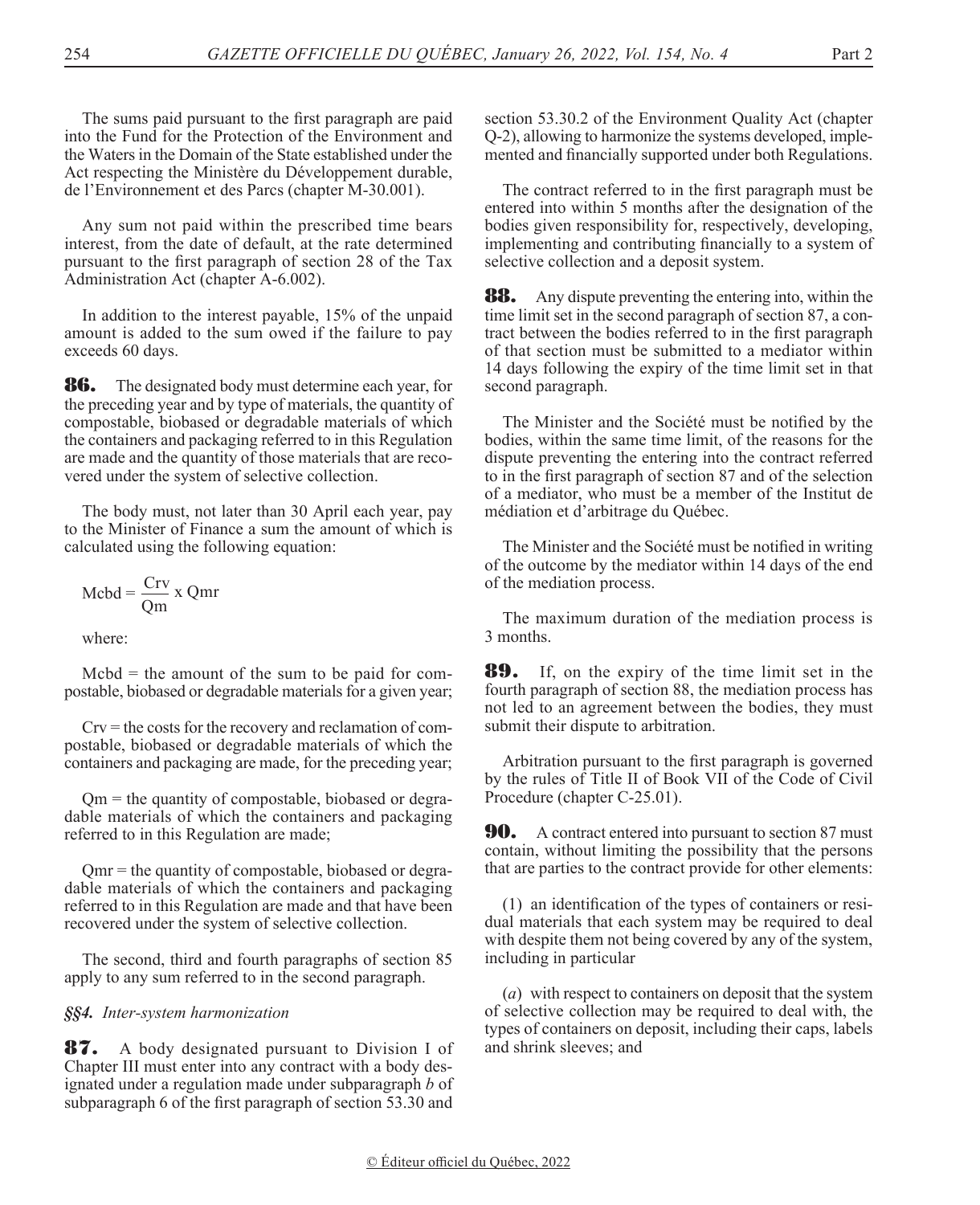(*b*) with respect to containers or residual materials that the deposit system may be required to deal with, cardboard, containers not covered by the deposit system, recipients and plastic film used to transport containers on deposit;

(2) the methods used to determine the quantities of containers or residual materials not covered by a system that must be dealt with by the other system, including the criteria used for sampling, and an identification of the persons responsible for determining the quantities and the persons responsible for providing follow-up;

(3) the terms and conditions applicable to the management of containers or residual materials not covered by a system that must be dealt with by the other system, in particular concerning traceability to their final destination and, if applicable, the way in which they will be dealt with by the system that covers them;

(4) the financial terms and conditions for the performance of the obligations in the contract;

(5) the terms and conditions for communications between the parties to the contract;

(6) the duration of the contract and the conditions for its amendment, renewal or cancellation;

(7) the dispute resolution mechanism selected by the parties.

**91.** A copy of a contract entered into pursuant to section 87 must be sent to the Minister and the Société within 15 days of signing.

## *§§5. Exchanges with another body*

**92.** The designated body must undertake steps to exchange with any body designated in accordance with a regulation made under section 53.30.3 of the Environment Quality Act (chapter Q-2) and with any body referred to in subparagraph 7 of the first paragraph of section 53.30 of that Act on the means to optimize the use of their resources.

## *§§6. Costs borne by the Société*

**93.** The designated body must pay annually to the Société an indemnity corresponding to its management costs and other expenses incurred to fulfill its obligations under this Regulation.

For the purpose of allowing the designated body to make the payment provided for in the first paragraph, the Société must send to the body, not later than 1 September each year, a detailed list, for the current year, of the costs referred to in that paragraph that it has incurred up to that

date and those it expects to incur until the end of the year. It must also send, after reception, the report of the Auditor General provided for in section 30 of the Act respecting the Société québécoise de récupération et de recyclage (chapter S-22.01), with its report of activities and financial statements for the year concerned by the payment.

Not later than 31 December of the year concerned by the payment, the designated body pays to the Société, as indemnity, an amount corresponding to 75% of the costs and other expenses that appear in the list required in the second paragraph. After the other documents provided for in that paragraph have been received, if the amount of the indemnity already paid to the Société does not cover all the costs and other expenses actually incurred by the Société for the year concerned, the designated body pays the difference to the Société within 30 days after receiving the documents. If the amount already paid is greater than the management costs and other expenses actually incurred for the year concerned, the amount of the indemnity owed for the following year is reduced by an amount equivalent to the overpayment.

The indemnity is calculated using the activity-based costing method.

**94.** Any amount still owing to the Société on the date referred to in section 93 bears interest at the rate determined pursuant to the first paragraph of section 28 of the Tax Administration Act (chapter A-6.002).

## *§2. Of producers towards the body*

**95.** A producer must be a member of the designated body not later than the end of the third month following the date of designation.

**96.** As a member of the designated body, the producer must provide

(1) its name, address, telephone number and electronic address;

(2) its Québec business number if it is registered under the Act respecting the legal publicity of enterprises (chapter P-44.1);

(3) the name and contact information of its representative;

(4) for each container, packaging or printed matter covered by this Regulation that it commercializes, markets or otherwise distributes, the associated trademark or name, if any; and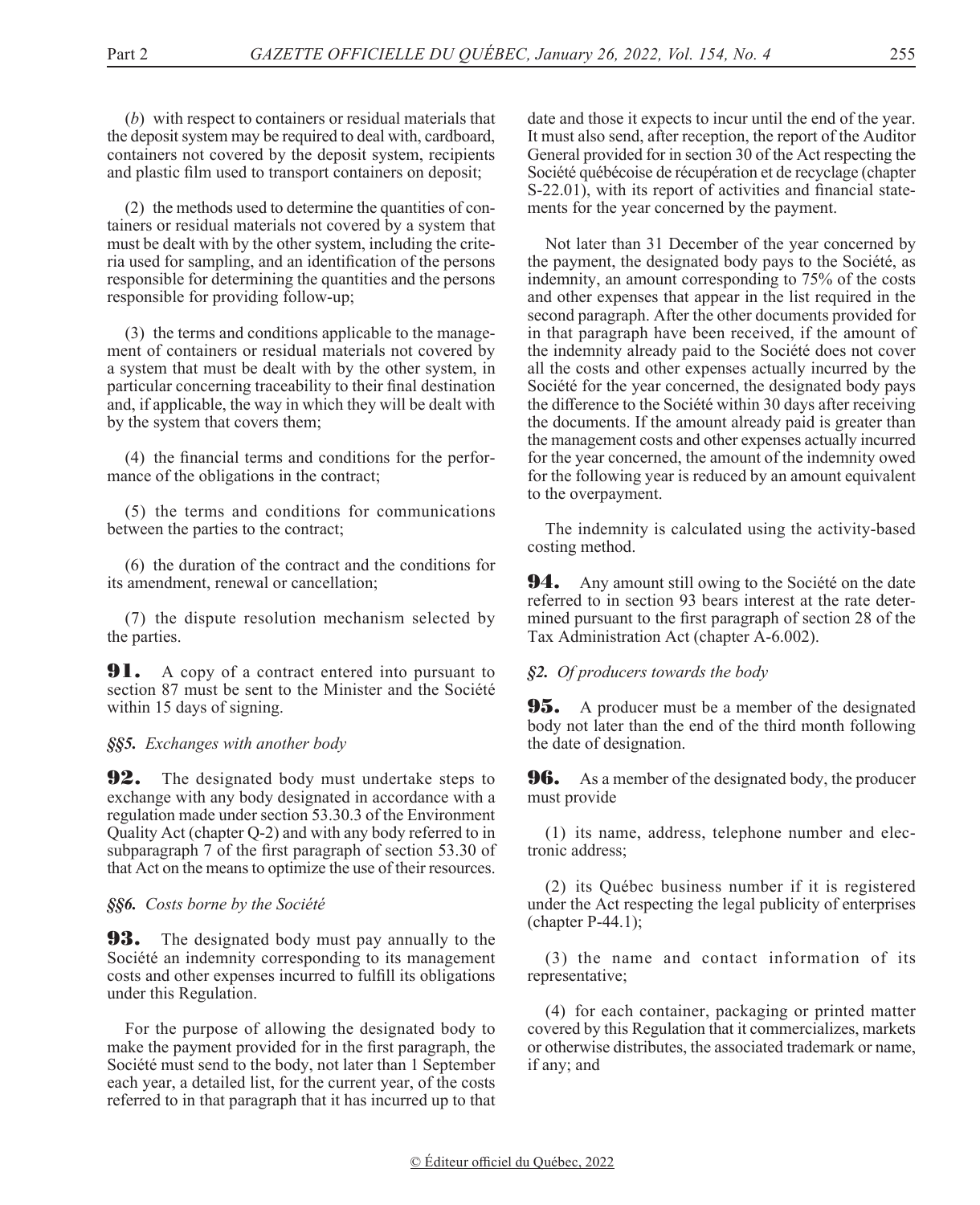(5) its status in connection with the product, in other words if it is the owner or user of the trademark or name associated with it, the first supplier of the product in Québec, or the operator of a transactional website referred to in section 5 or 9.

**97.** Every member of the designated body is bound to comply with the terms and conditions determined by the body with respect to every stage in the system of selective collection. It is also bound to pay to the body, within the time limit it sets, as a contribution, the amounts needed by the body to finance the costs of recovering and reclaiming residual materials referred to in subparagraph 6 of the first paragraph of section 15.

The amounts referred to in the first paragraph are modulated in accordance with the conditions of subparagraph 7 of the first paragraph of section 15 and must match the cost per kilogram of the material concerned.

**98.** A producer must provide to the designated body, within the time it indicates, all the documents and information it requests to allow the body to perform its responsibilities and obligations pursuant to this Regulation.

## *§3. Of other persons covered by the system of selective collection*

**99.** Every institution, business and industry must, not later than 1 year following the date on which a producer begins to collect residual materials from it in accordance with subparagraph 1 of the first paragraph of section 12, participate in the system of selective collection implemented pursuant to this Regulation by ensuring, in particular, that the residual materials generated by containers, packaging and printed matter covered by this Regulation, if used for its activities or by persons who attend it, can be dealt with by the system.

For the purposes of the first paragraph, participation in the system of selective collection means in particular, with respect to establishments offering consumption on the premises, providing clients with recovery bins clearly marked with the residual materials covered by this Regulation that must be placed in them. The bins must be easily locatable, clearly identified and situated directly in the establishment or in clear view near the establishment.

**100.** The owner or manager of a multiple-unit residential complex and the syndicate of an immovable under divided co-ownership must, within 1 year from the date on which a producer starts to collect residual materials from them in accordance with paragraph 1 of section 12, make recovery bins available to occupants and co-owners, clearly marked with the residual materials covered by this Regulation that must be placed in them. The bins must

be placed in the common areas, clearly identified, and be situated in the building or close to and clearly visible from the building.

**101.** A municipal body or an Aboriginal community which, on (*insert the date of coming into force of this Regulation*), is a party to a contract for the collection, transportation, sorting or conditioning of residual materials covered by this Regulation must, within 2 months after the designation of a body pursuant to section 31, send the following information to the body:

(1) the identification of the parties to the contract;

(2) the identification of the residual materials covered by the contract;

(3) the territory covered;

(4) the end date of the contract and the conditions that may lead, as the case may be, to its amendment, renewal or cancellation.

# **CHAPTER IV**

MONETARY ADMINISTRATIVE PENALTIES

**102.** A monetary administrative penalty of \$250 in the case of a natural person or \$1,000 in other cases may be imposed on any person who fails

(1) to file with the Minister a copy of an application referred to in the first paragraph of section 33, in contravention of the second paragraph of that section;

(2) to include in its annual report the information listed in sections 59 to 612;

(3) to send any notice or to provide any study, information, report, plan or document, or to comply with the time limit for sending them, if no other monetary administrative penalty is otherwise specified for that contravention by the Environment Quality Act or by this Chapter.

**103.** A monetary administrative penalty of \$350 in the case of a natural person or \$1,500 in other cases may be imposed on any person who fails

(1) to send an annual report to the Minister at the frequency and on the conditions provided for in the first paragraph of section 58 or to send the financial statements contained in the report for an audit mission as provided for in the second paragraph of that section;

(2) to establish any committee required by this Regulation;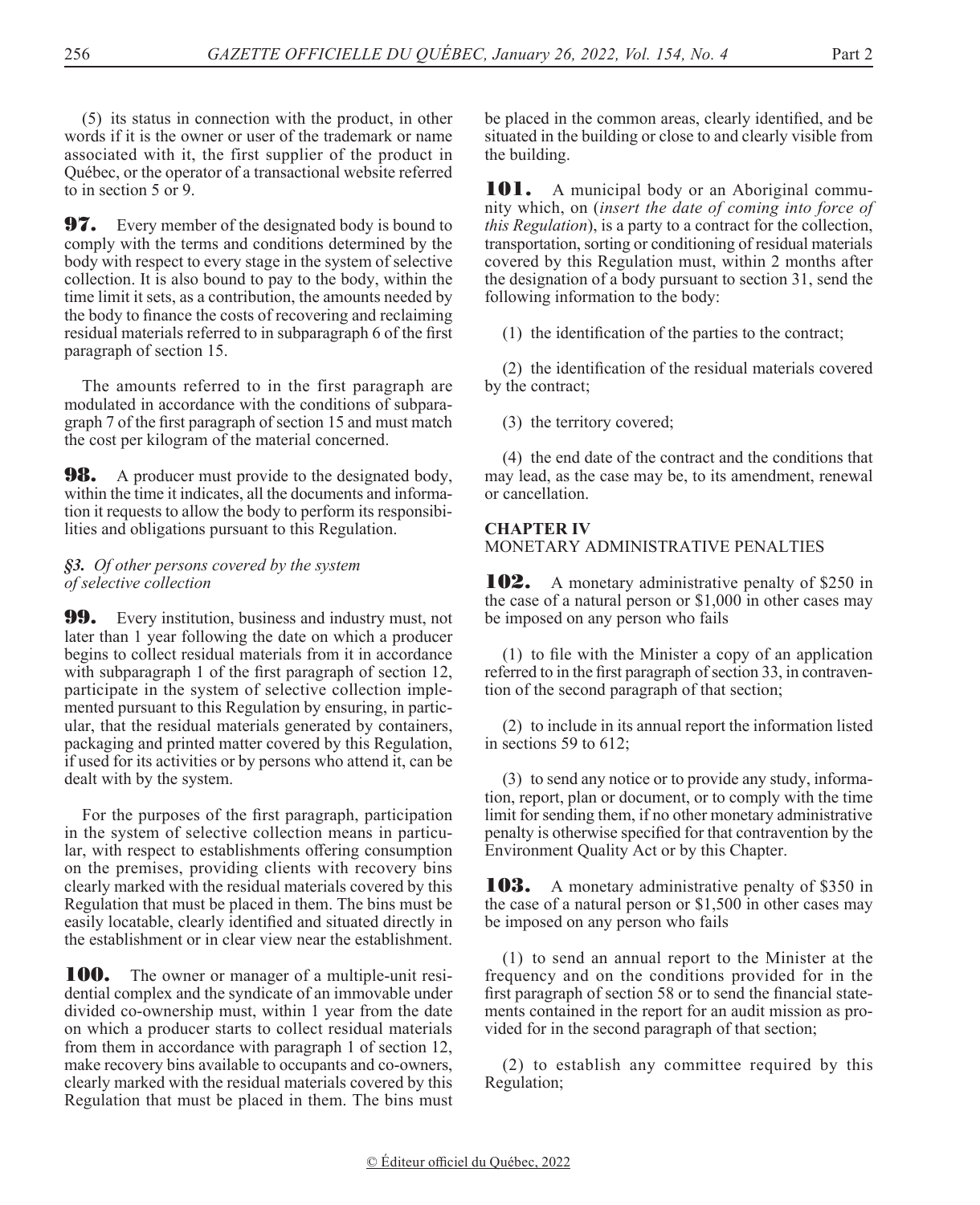(3) to send to a designated body the information referred to in section 101;

(4) to comply with a clause in a contract entered into pursuant to this Regulation, in contravention of section 114.

104. A monetary administrative penalty of \$750 in the case of a natural person or \$3,500 in other cases may be imposed on any person who fails to put in place the measures of a remedial plan submitted to the Minister pursuant to the second paragraph of section 82.

105. A monetary administrative penalty of \$1,000 in the case of a natural person or \$5,000 in other cases may be imposed on any person who

(1) fails to take steps to enter into contracts for the collection and transportation of residual materials referred to in section 20, within the time limits and according to the conditions set out in sections 21 to 25;

(2) fails to take steps to enter into contracts for the sorting, conditioning and reclamation of residual materials referred to in section 27, within the time limits and in accordance with the conditions set out in sections 28 to 30;

(3) enters into a contract referred to in the first paragraph of section 27 following a call for tenders during the period defined in the first paragraph of section 28, in contravention of that section;

(4) enters into a contract referred to in the first paragraph of section 27 otherwise than as required by the second paragraph of section 28, in contravention of that section;

(5) designates a body without the conditions of the first paragraph of section 32 being met;

(6) fails to comply with the obligations set out in sections 49 to 52, sections 55 to 56, section 81 and the first paragraph of section 86;

(7) fails to pay to the Minister of Finance the sums referred to in section 85 or the second paragraph of section 86, in contravention of those sections;

(8) fails to enter into any contract referred to in section 87, within the time limits and in accordance with the conditions set out in that section and in sections 88 to 91;

(9) fails to participate in the system of selective collection implemented pursuant to this Regulation, in contravention of the first paragraph of section 99, or to make recovery bins available, in contravention of the second paragraph of that section or of section 100.

**106.** A monetary administrative penalty of \$2,000 in the case of a natural person or \$10,000 in other cases may be imposed on any person who fails

(1) to meet the obligations of sections 4 to 6 or 8 to 10 collaboratively with the other persons mentioned to develop, implement and contribute financially to a single system for all such persons, in contravention of section 11;

(2) to meet any of the requirements concerning the content of the system of selective collection set out in sections 11 to 15:

(3) to designate a body, in contravention of section 31;

(4) to be a member of a body designated in accordance with section 95.

**CHAPTER V OFFENCES** 

## 107. Every person who fails

(1) to send to the Minister a copy of an application referred to in the first paragraph of section 33, in contravention of the second paragraph of that section,

(2) to include in its annual report the information listed in sections 599 to 62,

(3) to send any notice or to provide any study, information, report, plan or document, or to comply with the time limit for providing them, if no other monetary administrative penalty is otherwise specified for that contravention by the Environment Quality Act or by this Chapter,

commits an offence and is liable, in the case of a natural person, to a fine of \$1,000 to \$100,000 and, in other cases, to a fine of \$3,000 to \$600,000.

**108.** Every person who fails

(1) to send an annual report to the Minister at the frequency and on the conditions provided for in the first paragraph of section 588 or to send the financial statements contained in the report for an audit mission as provided for in the second paragraph of that section,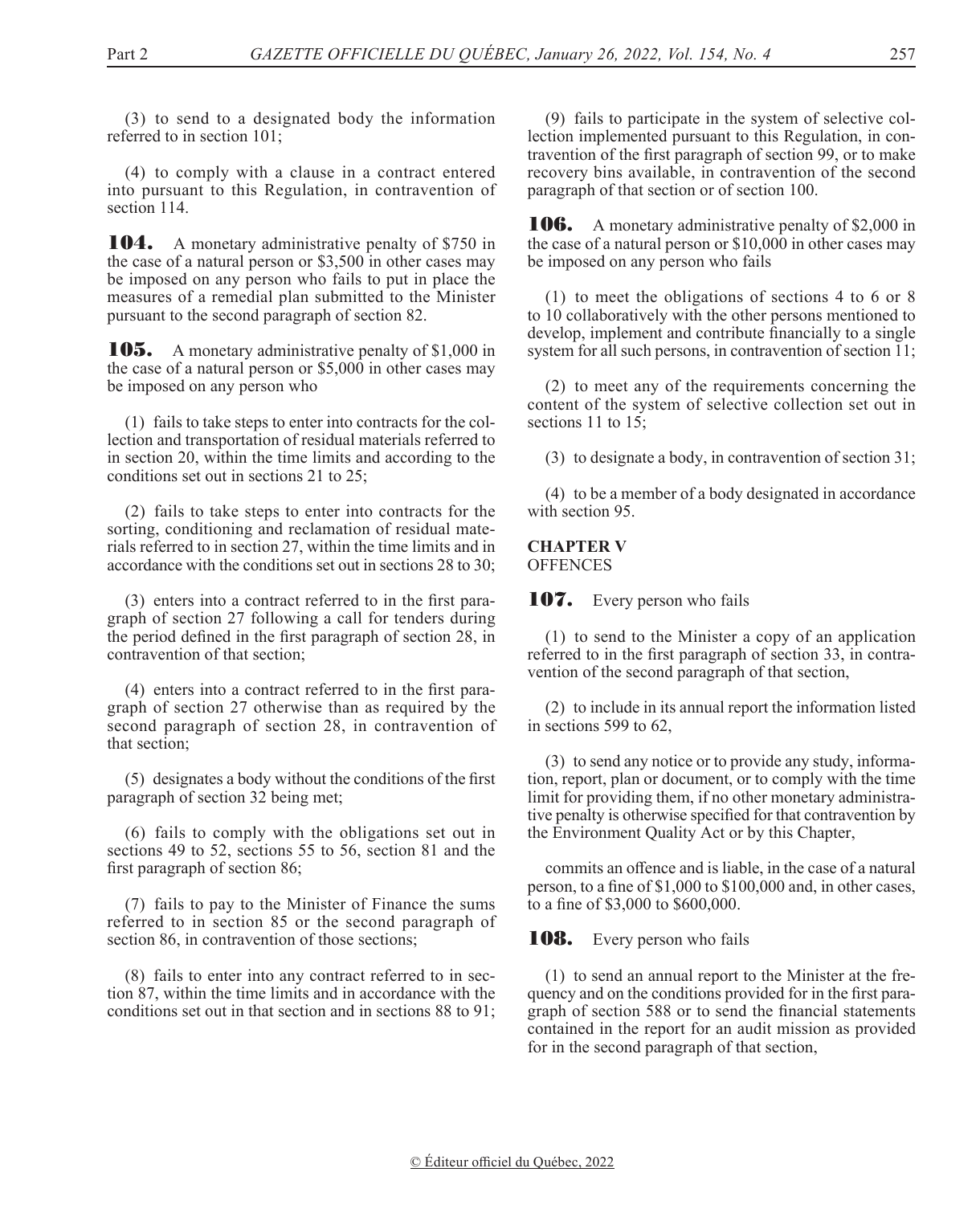(2) to establish any committee required by this Regulation,

(3) to send to a designated body the information provided for in section 101,

(4) to comply with a clause in a contract entered into pursuant to this Regulation, in contravention of section 114,

commits an offence and is liable, in the case of a natural person, to a fine of \$2,000 to \$100,000 and, in other cases, to a fine of \$6,000 to \$600,000.

**109.** Every person who fails to implement the measures of a remedial plan submitted to the Minister pursuant to the second paragraph of section 82 commits an offence and is liable, in the case of a natural person, to a fine of \$4,000 to \$250,000 and, in other cases, to a fine of \$12,000 to \$1,500,000.

**110.** Every person who

(1) fails to take steps to enter into contracts for the collection and transportation of residual materials referred to in section 20, within the time limits and according to the conditions set out in sections 21 to 25,

(2) fails to take steps to enter into contracts for the sorting, conditioning and reclamation of residual materials referred to in section 27, within the time limits and in accordance with the conditions set out in sections 28 to 30,

(3) enters into a contract referred to in the first paragraph of section 27 following a call for tenders during the period defined in the first paragraph of section 28, in contravention of that section,

(4) enters into a contract referred to in the first paragraph of section 27 otherwise than as required by the second paragraph of section 28, in contravention of that section,

(5) designates a body without the conditions of the first paragraph of section 32 being met,

(6) fails to comply with the obligations set out in sections 49 to 52, sections 55 to 56, section 81 and the first paragraph of section 86,

(7) fails to pay to the Minister of Finance the sums referred to in section 85 or the second paragraph of section 86, in contravention of those sections,

(8) fails to enter into any contract referred to in section 877, within the time limits and in accordance with the conditions set out in that section and in sections 8888 to 91,

(9) fails to participate in the system of selective collection implemented pursuant to this Regulation, in contravention of the first paragraph of section 9999, or to make recovery bins available, in contravention of the second paragraph of that section or of section 100,

commits an offence and is liable, in the case of a natural person, to a fine of \$5,000 to \$500,000 or, despite article 231 of the Code of Penal Procedure (chapter C-25.1), to a maximum term of imprisonment of 18 months, or both, and, in other cases, to a fine of \$15,000 to \$3,000,000.

## 111. Every person who

(1) fails to meet the obligations of sections 4 to 6 or 8 to 10 collaboratively with the other persons mentioned to develop, implement and contribute financially to a single system for all such persons, in contravention of section 11,

(2) fails to meet any of the requirements concerning the content of the system of selective collection set out in sections 11 to 15,

(3) fails to be a member of a body designated in accordance with section 97,

(4) for the purposes of this Regulation, makes a declaration, files information or produces a document that is false or misleading,

commits an offence and is liable, in the case of a natural person, to a fine of \$10,000 to \$1,000 000 or, despite article 231 of the Code of Penal Procedure (chapter C-25.1), to a maximum term of imprisonment of 3 years, or both, and, in other cases, to a fine of \$15,000 to \$3,000,000.

**112.** Every person who contravenes any other obligation set out in this Regulation commits an offence and is liable, if no other sanction is provided for by this Chapter or the Environment Quality Act, to a fine of \$1,000 to \$100,000 in the case of a natural person and to a fine of \$3,000 to \$600,000 in other cases.

**CHAPTER VI** MISCELLANEOUS

**113.** Any document and any information obtained pursuant to this Regulation must be forwarded to the Minister not later than 15 days following a request to that effect.